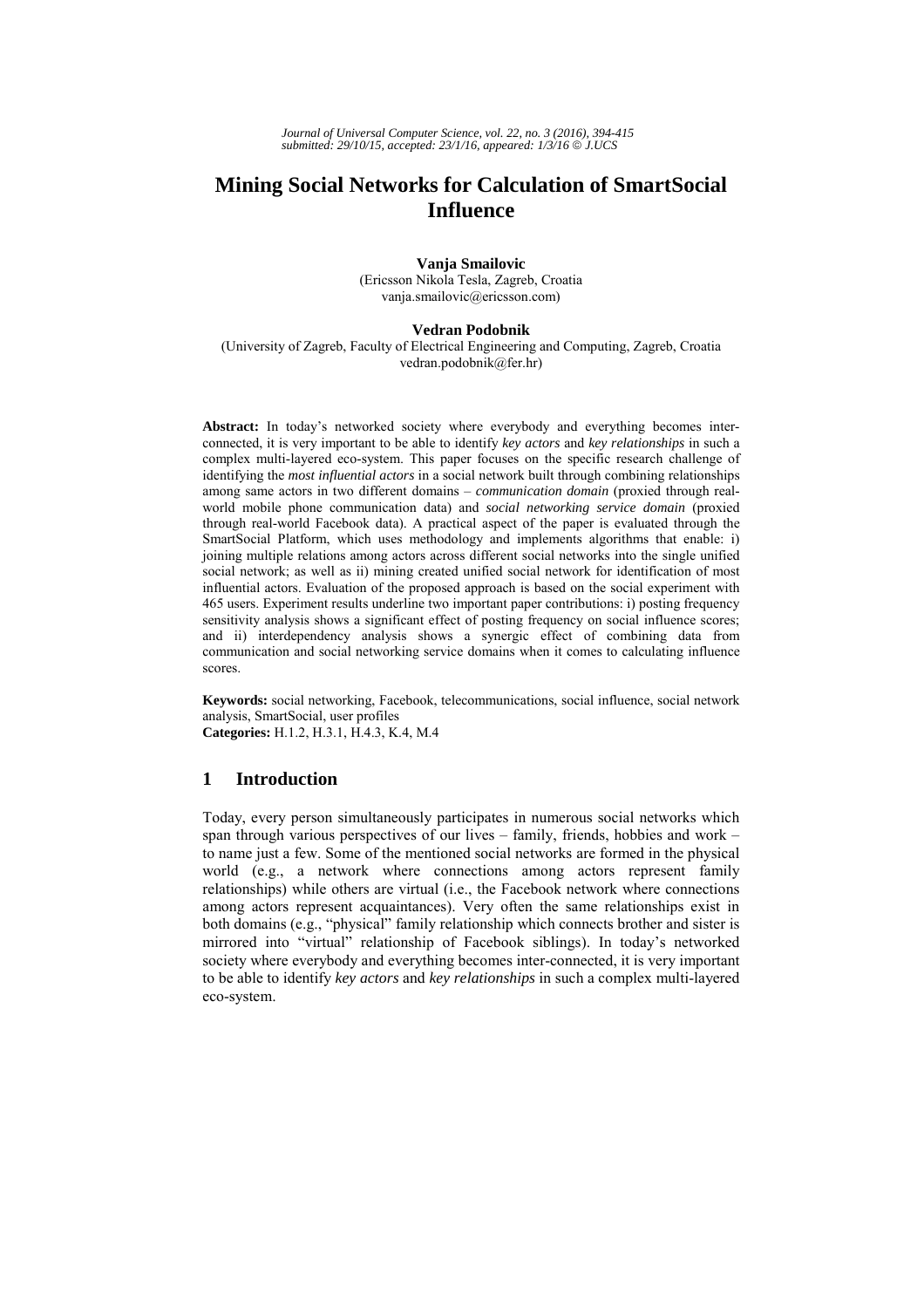A possible step towards this goal is designing a methodology and implementing algorithms which enable: i) joining multiple relations among actors across different social networks into the single unified social network; and ii) mining created unified social network for identification of key actors and key relationships. This paper will propose the SmartSocial Platform as a proof-of-concept Information Technology (IT) artefact with the described capabilities. In order to not just present the feasibility of an idea, but demonstrate its real-world instantiation, this paper will focus on the specific research challenge of identifying the most *influential* actors in a social network built through combining relationships among same actors in two different domains. Namely, we will analyze how relationships in the *communication domain* (which are proxied through real-world mobile phone communication data) correlate with relationships in the *social networking service domain* (which is proxied through realworld Facebook data). Based on the described analysis conclusions will be made whether analyzing additional multi-source data which characterizes connections among same actors in different social networks has an impact on identifying most influential actors. This is also one of the reasons how we have chosen the domains which are going to be analyzed – they partially overlap, but have their own specificities as well.

Original scientific contribution of this paper is twofold: i) *sensitivity analysis* of the algorithm for calculating user's influence in a social networking domain, aimed towards answering the research question whether type or frequency of social activities have more significant impact on the social influence score; and ii) *interdependency analysis* showing how relationships in the communication domain correlate with those in the social networking domain, aimed towards answering the research question whether analyzing multi-source data which characterizes connections among same actors in different social networks has an impact on identifying the most influential actors.

The paper is structured as follows. Section II gives an overview of related work on social influence. In Section III social influence will be defined in the context of the modern ICT user through the SmartSocial Influence Model. Section IV will describe algorithm implementations for calculating user's telco and social influence based on user profiles stored in the SmartSocial Platform. In Section V a real-world experiment of calculating user's SmartSocial Influence on 465 modern ICT users will be presented. Section VI will discuss the results of the SmartSocial Influence real-world experiment. Finally, Section VII concludes the paper and announces our future work.

# **2 Related work**

*Social influence* is "a measure of how people, directly or indirectly, effect the thoughts, feelings and actions of others" [Turner 91] and has a broad potential business application which makes it an important part of a company's *decision support systems*. For example, from the business perspective it would be very beneficial for telecommunication operators to include such a measure in their churn prevention activities where they will proactively focus on the most influential subscribers to keep them satisfied because there is a high risk that their churn would have negative impact on other subscribers as well [Nadinic, Buzdon 05]. More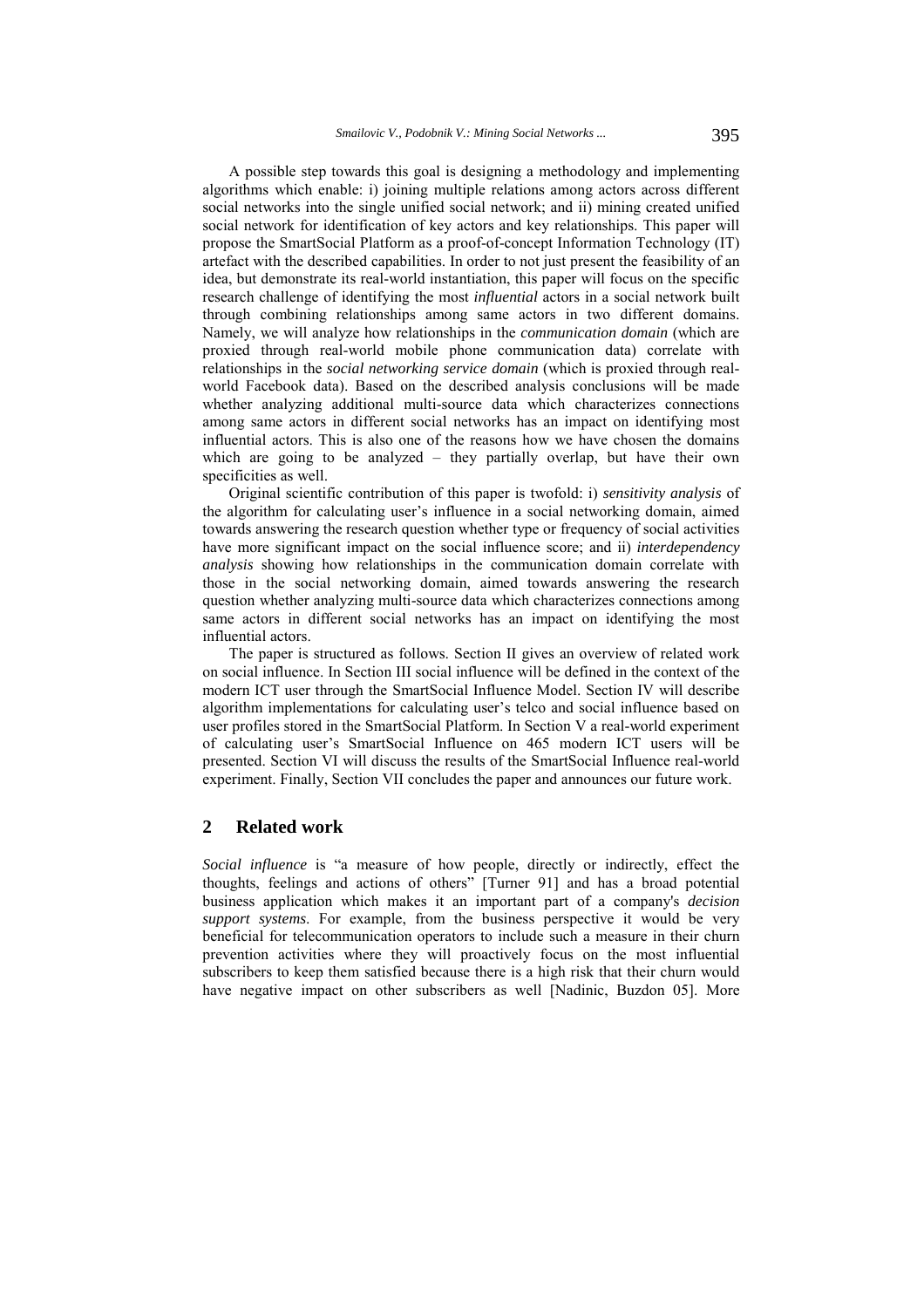general example could include advertising industry where businesses would aim social media marketing campaigns directly towards most influential actors in the network because such an approach would enable the most efficient spreading of their messages throughout the whole network [Podobnik et al. 13]. Finally, the ability to calculate social influence would have potential positive impact on internal company processes as well because it could be used for detecting key employees [Humski et al. 13].

Social influence calculation has seen a great rise with services and algorithms such as Klout, Kred, PeerIndex or Tellagence, all of which have demonstrated the central role of empowered users in everyday lives of ordinary people. This is especially important when it comes to online marketing and commercial value of the peer-to-peer influence. Customer value initiative such as American Express campaign of rewarding users with a 10\$ free credit for a branded tweet clearly shows the trend of redefining metrics related to customer importance [Huszar 13]. The fact that today consumers create approximately 20% of all brand impressions through social network services serves as a confirmation of that trend. Furthermore, empowered users who make up less than 10% of all social networking users and create 80% of these impressions [Bernoff, Schadler 10] serve as an additional proof why measuring user social influence is not just a challenging research topic but a highly-relevant business issue as well.

Certain similarities connect Klout and the proposed SmartSocial Influence Algorithm (SSIA). First, they both use a scale of 1 to 100 for social influence. Second, the Klout score is about quality, not quantity – having interactions with an influential individual can have a much larger impact on the score than interacting with a group of people all having lower influence. Third, adding more networks into calculation (e.g., Twitter and LastFM alongside Facebook) changes social influence score. The difference between Klout and the proposed SSIA is that SSIA enables utilization of an additional data source – telecommunication operator's network.

Unlike Klout, Kred uses a transparent, openly published algorithm and unlike SSIA, the influence scale ranges from 1 to 1000. Kred defines influence as "the measure of what others do because of you", similarly as SSIA does. Kred uses Facebook (or additionally, Twitter) as user data source and normalizes the total Kred Influence. Again, as opposed to SSIA it does not make use of telecommunication operator's network as a data source.

Social influence calculation based on the limited recursive algorithm (LRA) [Hajian, White 11] showed that network's structural information alone (e.g., number of friends a node has) cannot be used to predict social influence accurately; instead, the interactions between the nodes are of greater importance, as seen in the field of social recommenders [Ting et al. 12]. The proposed SSIA uses the LRA approach to mine social networks both from structural perspective as well as from the perspective of analyzing type (i.e., quality) and time-dimension (i.e., frequency) of interactions between users.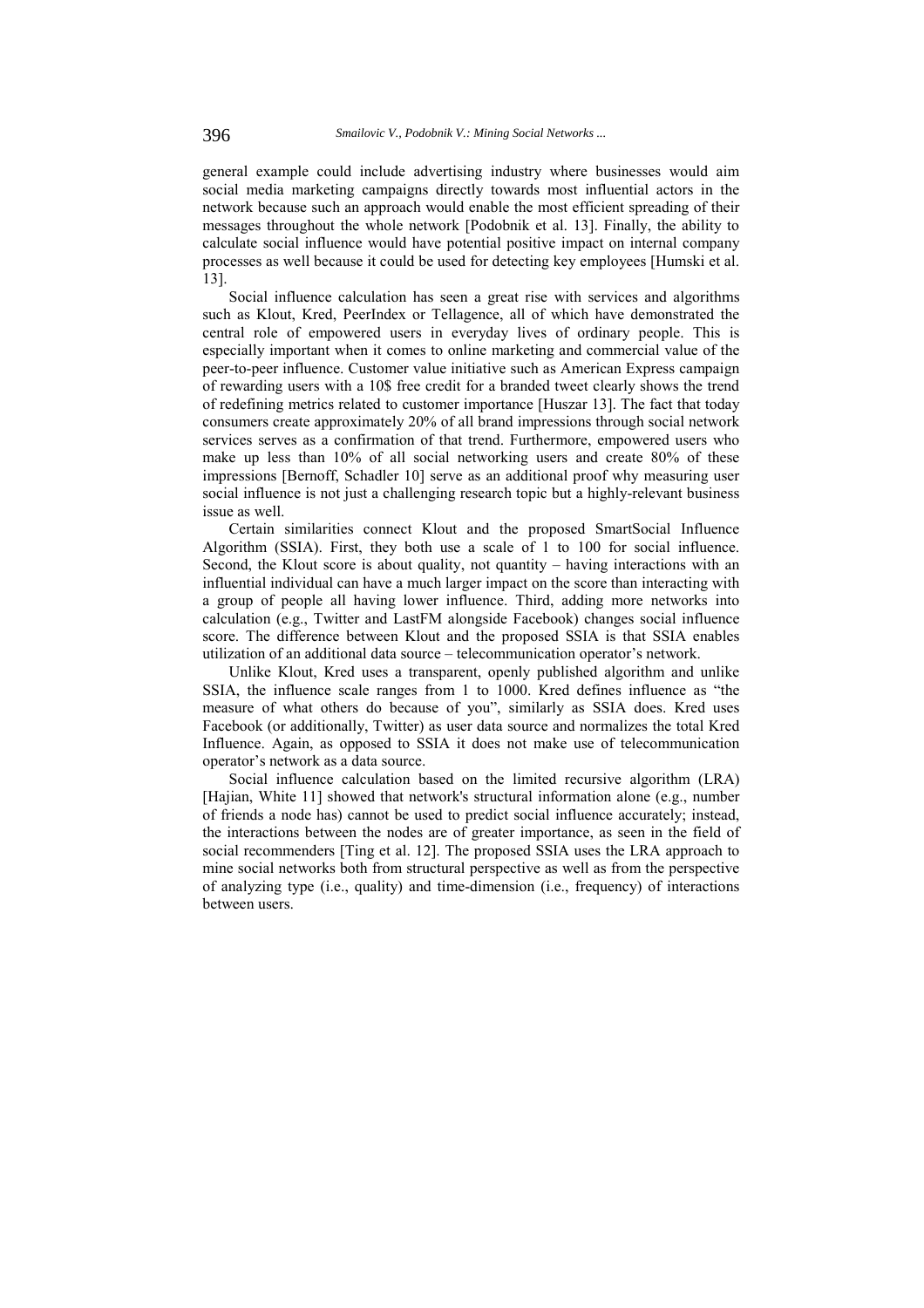# **3 SmartSocial Influence Model**

The second decade of the 21st century in the field of Information and Communication Technologies (ICT) is marked by the *modern ICT user* – a mobile user with numerous online accounts using a plethora of services on the go daily, such as *telecom network operator services* (e.g., mobile phone calls, text messaging or mobile Internet) and various *Internet services* (e.g., YouTube, Amazon or IMDb), including social networking services (e.g., Facebook, Twitter or Instagram) [see Figure 1]. Both telecommunication network operators as well as Internet service providers regularly store rich user profiles with a purpose specific to each individual service. An approach for modern ICT user profiling which combines telecommunication operator data with Internet services data is given in our previous work [Smailovic et al. 14b].

SmartSocial Platform (SSP) is a proof-of-concept IT artefact with following functionalities: i) joining multiple relations among actors across different social networks into a single social network; and ii) mining the created single social network for identification of key actors and key relationships. Consequently, SSP infers social influence as a new knowledge from multi-source information about users. *SmartSocial Influence (SSI)* is a function of user's influence in the communication domain – *Telco Influence (TI)* – and user's influence in the social networking service domain – *Social Influence (SI)*:



*Figure 1: Modern ICT user – user data available from different sources* 

#### **3.1 Telco Influence**

*Telco Influence Algorithm (TIA)* takes Telco data as input and outputs Telco Influence score for each given user. Telco data is: i) amount of calls made or received in a certain period; ii) duration of those calls; and iii) amount of messages (SMSs) sent or received in a given period. The TIA 1.0 was based on an approach of identifying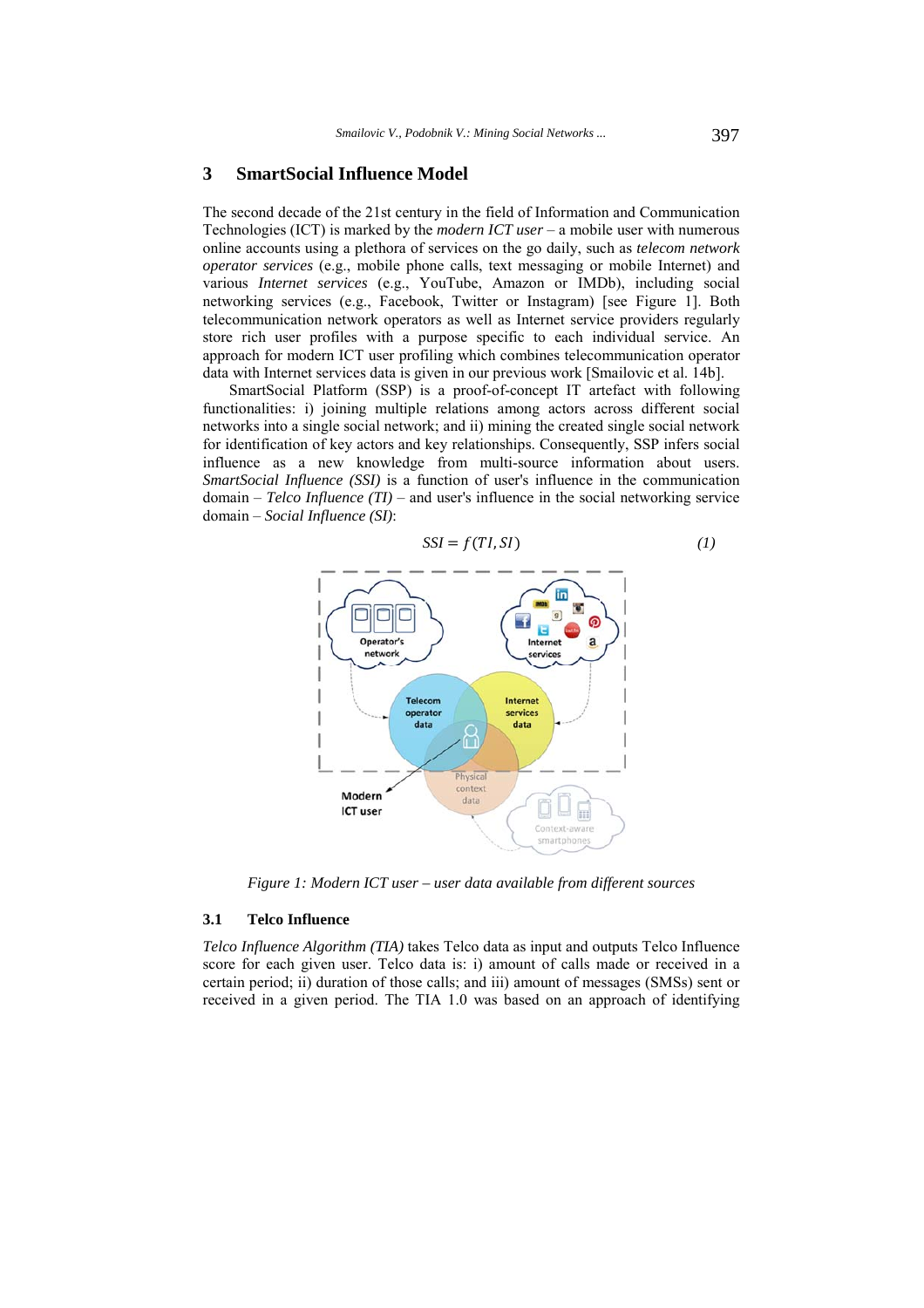influential users based on the amount of Telco data they generate (i.e., more is better) and is presented in more details in our previous work [Smailovic et al. 14a].

The TIA 1.0 had to be upgraded in order to take into account real-world constraints encountered during social experiment. Due to Android OS clipping the amount of possible calls in a call log to a maximum of 500 entries, the *TIA 2.0* takes *frequencies of calls (CF)*, their *duration frequency (DF)* and *frequency of SMSs (SF)* as input data instead of absolute values, respectively [see Figure 2]. This upgrade makes it possible to calculate the TI value correctly irrespective of the monitoring period in which the data was generated and makes the TIA more robust and general.



*Figure 2: Telco Influence Algorithm 1.0 vs Telco Influence Algorithm 2.0* 

In order to have a maximum Telco Influence, the user would have to have the greatest frequencies of calls and SMSs, as well as the greatest calls duration frequency (i.e., amount of minutes in calls per day) compared to other users in the SSP database.

# **3.2 Social Influence**

The Limited-Recursive Algorithm (LRA), which is based on the famous PageRank algorithm [Hajian, White 11], served as a basis for the *Social Influence Algorithm 1.0 (SIA 1.0)*, as described in our previous work [Smailovic et al. 14a]. The algorithm takes Facebook data as input and outputs Social Influence score for each given user. Used Facebook data is: i) *number of friends a user has (F)*; ii) *amount of posts the user has posted on his/her Wall (P)*; and iii) *amount of Likes/Comments on those posts (L)/(C)* [see Figure 3].

The *SIA 1.0* was upgraded to the *SIA 2.0* by adding two more steps. The SIA 1.0 used heuristically determined values for certain factors and weights, what was supported by the pre-experiment using real-world user data. However, based on postanalysis of the pre-experiment data as well as SIA 1.0 results, several upgrades to *SIA 1.0* were introduced. The main idea behind these upgrades was that user's *social influence* equals *content* combined with the *audience* which engages upon it. Plentiful *audience* which engages the abundant *content* results in a great *social influence.*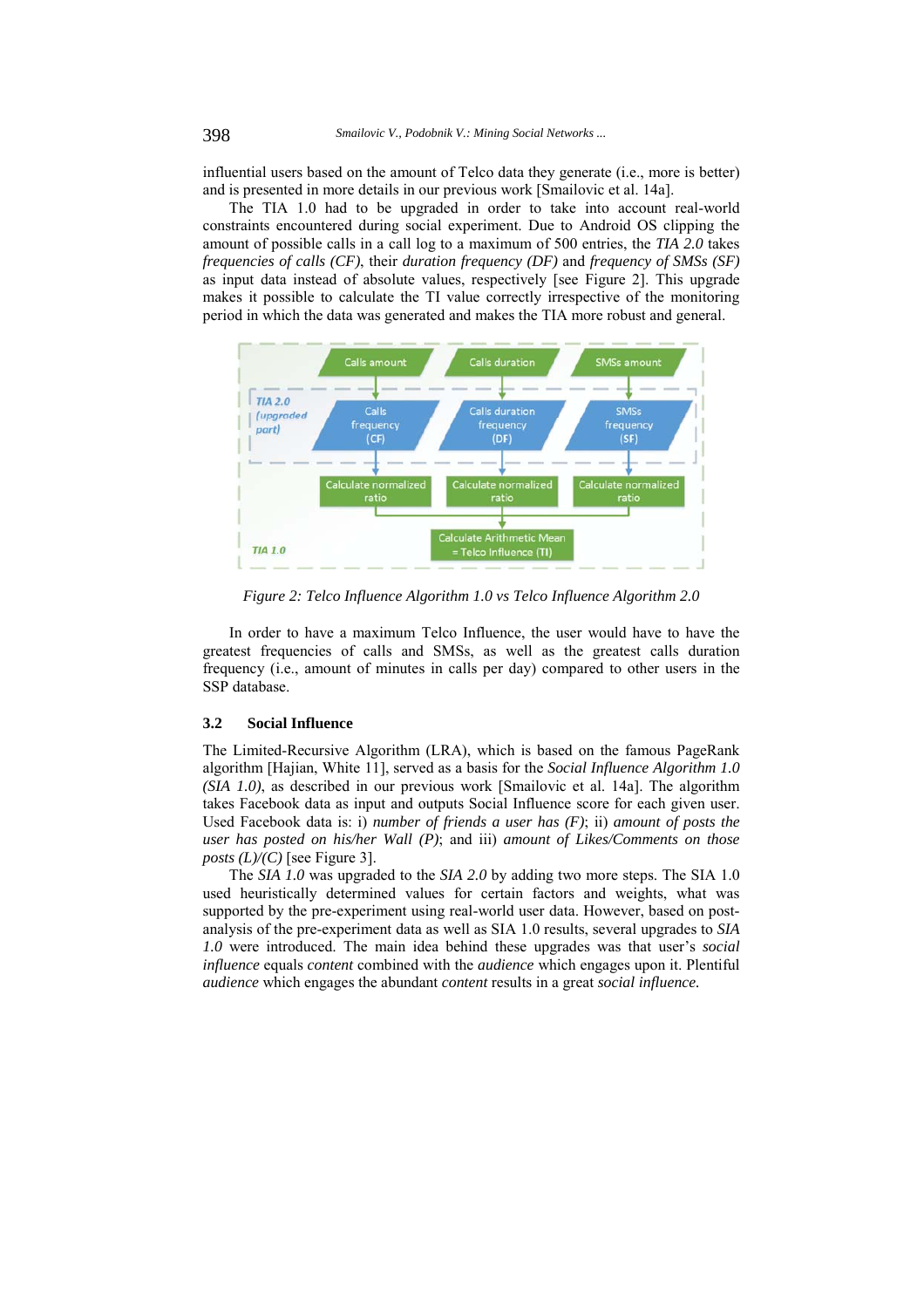First, *number of friends (F)* a user has on Facebook is taken into account in the first step. In order to have a maximum *Friend Factor (FF)*, the user has to have a 1000 or more friends [Smailovic et al. 14a].

Second, *amount of Likes (L) and Comments on post (C)* taken from user's Facebook wall is used for calculating the *Audience Engagement Rate (AER)* of each post. This process is repeated a *number of posts (P)* times. One does not achieve a great *social influence* score by only having content; this content has to be *engaged*  upon by the audience (i.e., user's friends) as well. The greater the number of Likes and Comments on user's posts, the greater the *AER* of that post. In order to achieve maximum *AER*, each post has to be engaged by at least 25% of users. While in the SIA 1.0 all types of posts are treated equally, in the *SIA 2.0* the *Post Type Factor (PTF)* is introduced for weighting photos, links and statuses differently.



*Figure 3: Social Influence Algorithm 2.0: An upgrade of the Social Influence Algorithm 1.0* 

Third, *amount of wall posts (P)* is used for calculating user's *Magnitude of Influence (MOI). MOI* is a measure of user's content impact without help of his/her friends. It can be viewed as an averaged value of all posts' *AERs*. This is where the second SIA upgrade – *Posting Frequency Factor (PFF)* – is beneficial; the *SIA 1.0* does not take into account user's *posting frequency.* Since posting frequency determines post's impact [SocialBakers 11, TrackSocial 12], it is necessary to take it into account. Instead of solely using *amount* of posts, posting *frequency* is taken into account in the *SIA 2.0*. As will be shown in the sensitivity analysis later on, *PFF* greatly impacts the overall social influence scores distribution. In order to have a maximum *MOI*, user would have to have a maximum *AER* for any given post, and an optimal *posting frequency*, depending on the implementation.

Fourth and final, the *Social Influence (SI)* result (scaled from 0 to 100) is calculated by using a weighted sum of user's own *MOI*, together with his or hers averaged friends' *MOIs*. The process of calculating friend's *MOI* is repeated *F* times. This means that the more influential user's friends are – the more influential that user as well.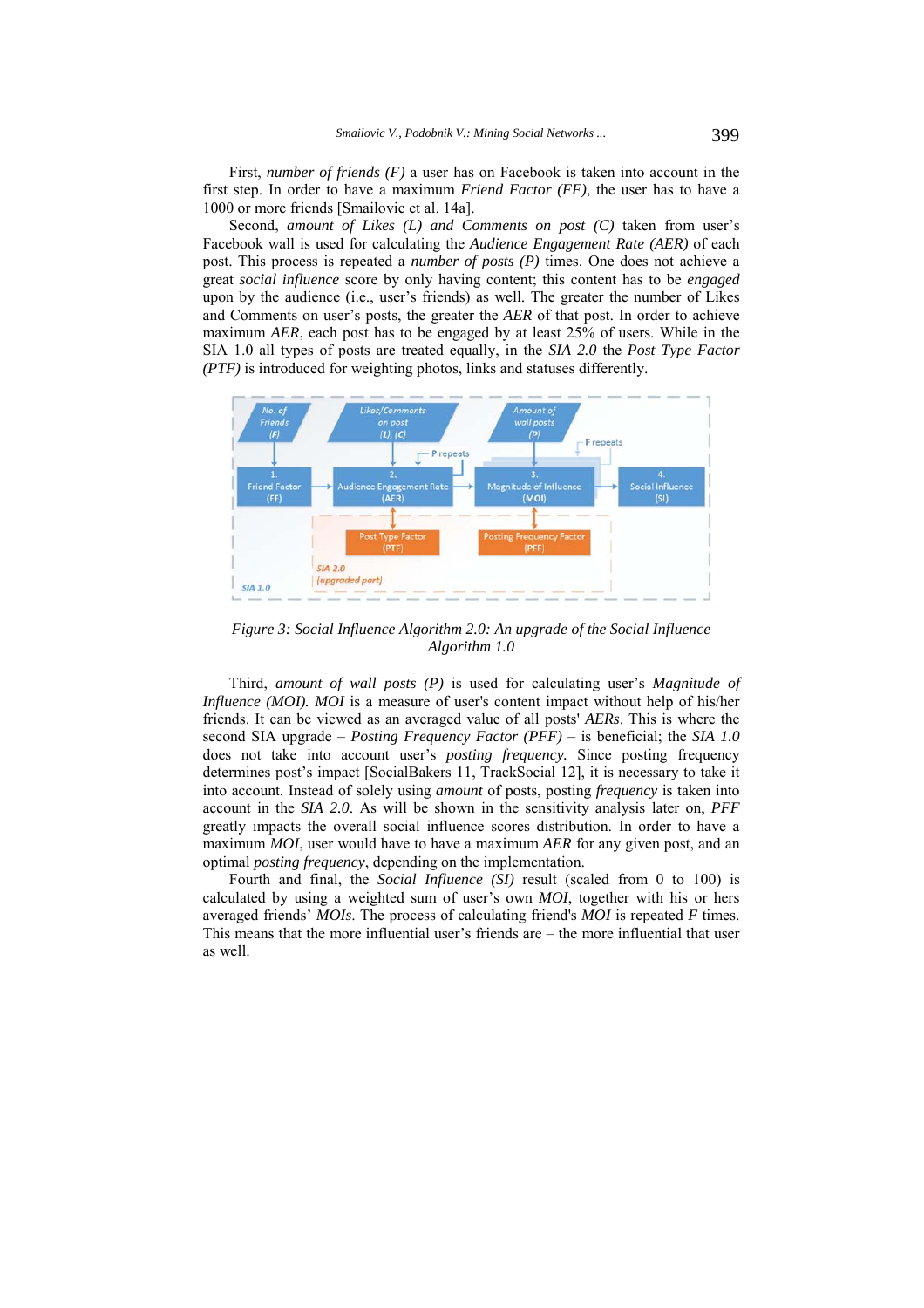# **4 SmartSocial Influence Algorithms**

While previous section explained the basic idea behind calculation of SmartSocial Influence, this section provides more details about TIA 2.0 and SIA 2.0 implementations.

### **4.1 Telco Influence algorithm implementation**

Let us assume that the *monitoring period* (*mp*) is the larger value between the two – *Call log monitoring period* and *SMS log monitoring period*. The following pseudo code shows the exact implementation of the *TIA 2.0* [see Algorithm 1].

Data frequencies are *Calls Frequency (CF)*, *Calls Duration Frequency (DF)* and *SMSs Frequency (SF)*. After processing the *CF, DF* and *SF* the algorithm calculates normalized ratios for each of the data types – rescaling them by comparing them to the *minimum* and *maximum* respective values in the database. Finally, the arithmetic mean of those normalized ratios equals *TIA 2.0* score.

|  |  | Algorithm 1: Telco Influence Algorithm 2.0 implementation pseudo code |
|--|--|-----------------------------------------------------------------------|
|--|--|-----------------------------------------------------------------------|

| <b>Proc</b> TIA-2.0 (User $u \in U$ sers, mp, Calls amount, Calls duration, SMSs amount) |  |
|------------------------------------------------------------------------------------------|--|
| <b>Proc</b> calculate Freq ( <i>amount, period</i> )                                     |  |
| frequency $\leftarrow$ amount / period                                                   |  |

**return** *frequency*

*CF* ← calculateFreq (*Calls amount*, *mp*)  $DF \leftarrow$  calculateFreq (*Calls duration*, *mp*)

 $SF \leftarrow$  calculateFreq (*SMSs amount*, *mp*)

**Proc** calcNormRatio (*frequency*) *normalizedRatio* ← ln (*frequency – freqMin*) / ln (*freqMax – freqMin*) **return** *normalizedRatio*

 $TI \leftarrow$  (calcNormRatio(*CF*) + calcNormRatio(*DF*) + calcNormRatio(*SF*)) / 3 **return** *TI* 

### **4.2 Social Influence algorithm implementation**

Let us assume the following definitions:

- *F* is the amount of friends the respective *user* has;
- *L* is the amount of distinct likes the respective *post* has;
- *C* is the amount of distinct comments the respective *post* has;
- *P* is the amount of posts the respective *user* has;
- *amountMin, amountMax* are the minimum and maximum respective *values* in the database.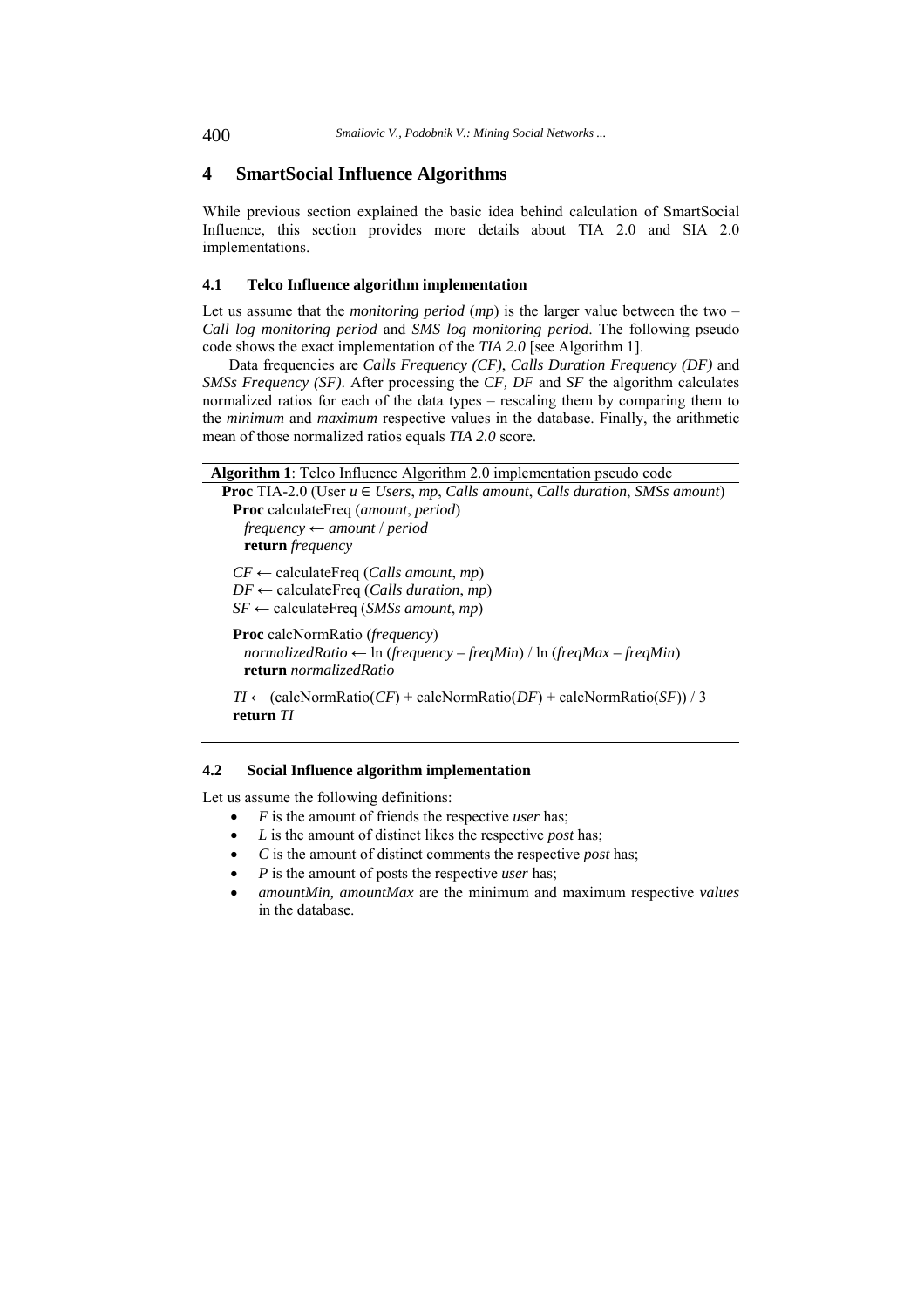```
Algorithm 2: Social Influence Algorithm 2.0 implementation pseudo code 
Proc calculateMOI (User u \in \text{Users}, F, L, C, P)
 foreach post ∈ Posts do 
   AER(post) ← sum(L ∪ C) / F \cdot PTF(post)MOI(u) \leftarrow sqrt(sum(AER^2) / P) \cdot PFF(u)return MOI(u) 
Proc SIA-2.0 (User u \in Users, Friend f \in Friends)
 Proc calcNormRatio (amount) 
   normalizedRatio ← ln (amount – amountMin) / ln (amountMax – amountMin) 
   return normalizedRatio
 FF(u) \leftarrow \text{calcNormRatio}(F)foreach f \in Friends do
     friendSumMOI (f) \leftarrow friendSumMOI (f) + calculateMOI (f, F', L', C', P')
 friendsAverageMOI ← friendSumMOI (f) / F 
 SI \leftarrow FF \cdot MOI(u) + (1 - FF) \cdot friendsAverageMOIreturn SI
```
The *F'*, *L'*, *C'* and *P'* correspond to the assumed definitions, but of the respective *friend* instead of that of the *ego-user.* The following pseudo code shows the exact implementation of the *SIA 2.0* [see Algorithm 2].

In the *SIA 1.0*, functions *PTF*(*post*) and *PFF*(*u*) always returned the value *1.0*. In the upgraded *SIA 2.0*, they return values defined as the following.

# **4.2.1 Post Type Factor**

Type of post determines its impact on the audience; a post can be a *link*, a *status* (i.e., text) and a *photo*. *PTF* distinguishes between posts according to Post Type [see Table 1] [TrackSocial 12].

|               | <b>PTF</b> value |                |  |
|---------------|------------------|----------------|--|
| Post Type     | <b>SIA 1.0</b>   | <b>SIA 2.0</b> |  |
| Link.         | $\Omega$         | 0.44           |  |
| <b>Status</b> |                  | 0.68           |  |
| Photo         |                  | 2.88           |  |

*Table 1: PTF values for different Post Types* 

#### **4.2.2 Posting Frequency Factor**

*Posting Frequency Factor (PFF)* can be approached in three different ways, as described below.

**Sample-Literature-Optimal Posting Frequency factor (SLOF).** *SLOF* is implemented with the following function [see Figure 4]. It is modelled according to the empirically-found optimal 5 to 10 posts per week [SocialBakers 11], combined with the empirically-found decreases in lower and greater values [TrackSocial 12].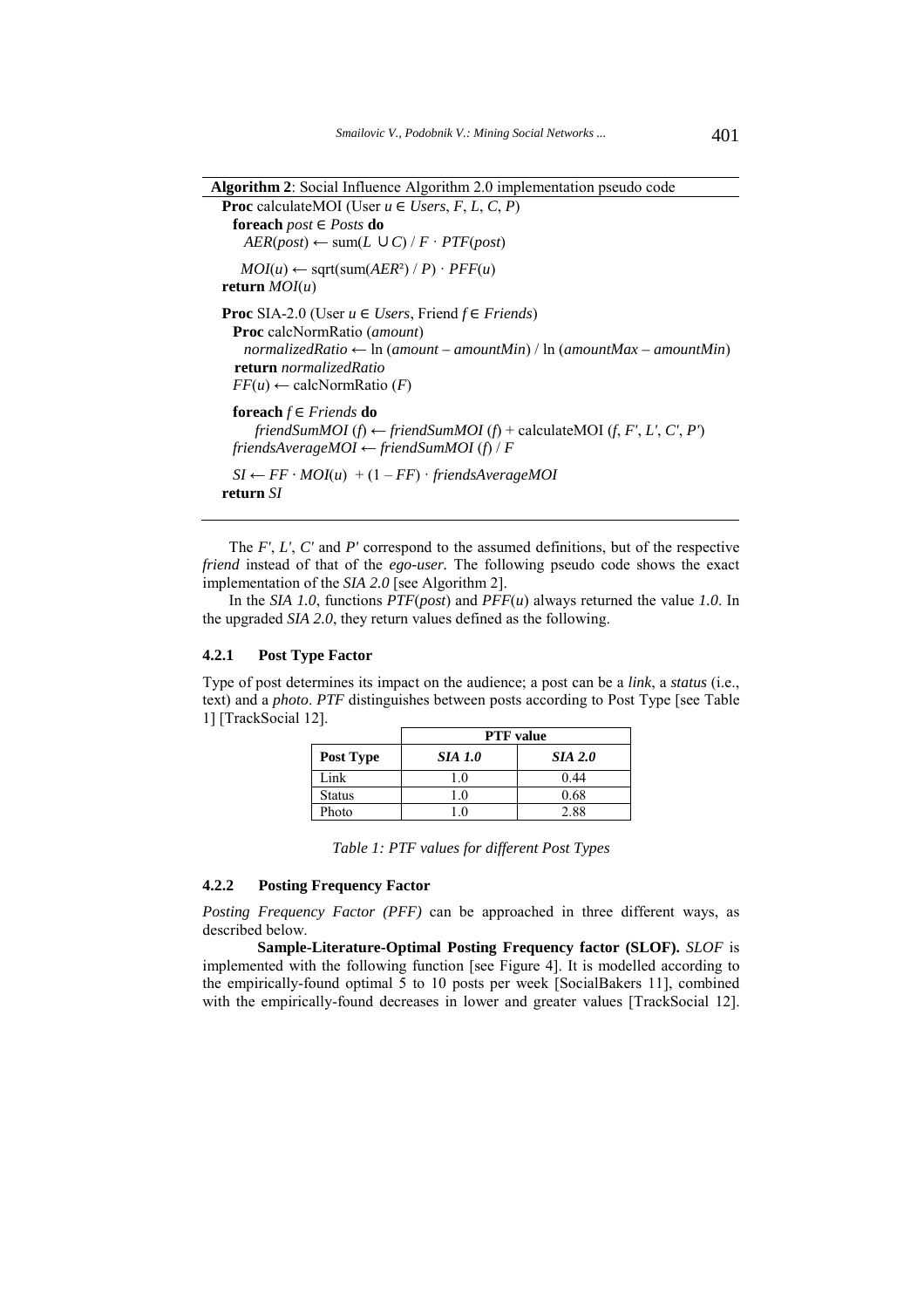Maximum *SLOF* value is 1.0 – if the user has between 5 and 10 posts per week. For values below 5, *SLOF* drops linearly to zero. For values above 10, *SLOF* drops linearly to a value of 42 posts per week, where it stagnates, as there is no further negative impact for over-posting. *SLOF* is an important basis for the remaining two *PFF* implementation variations, as its ratios between the function values are preserved throughout those variations.



*Figure 4: Function for Sample-Literature-Optimal Posting Frequency factor (SLOF)* 

**Sample-Average-Optimal Posting Frequency factor (SAOF).** *SAOF* is based on the *average* posting frequency the users in the real-world social experiment sample had, which is 1.5 posts per week [see Figure 9]. Since the ratio of *lower*, *optimal* and *greater thresholds* has to be preserved [see Figure 4], they equal to 1.1, 2.2 and 9, respectively.



*Figure 5: Function for Sample-Average-Optimal Posting Frequency factor (SAOF)* 

**Sample-Median-Optimal Posting Frequency factor (SMOF).** *SMOF* is based on the *median* posting frequency in the social experiment sample, which is 0.93 posts per week [see Figure 9]. Since the ratio of *lower*, *optimal* and *greater thresholds* has to be preserved [see Figure 4], they amount to 0.7, 0.9 and 5.6, respectively.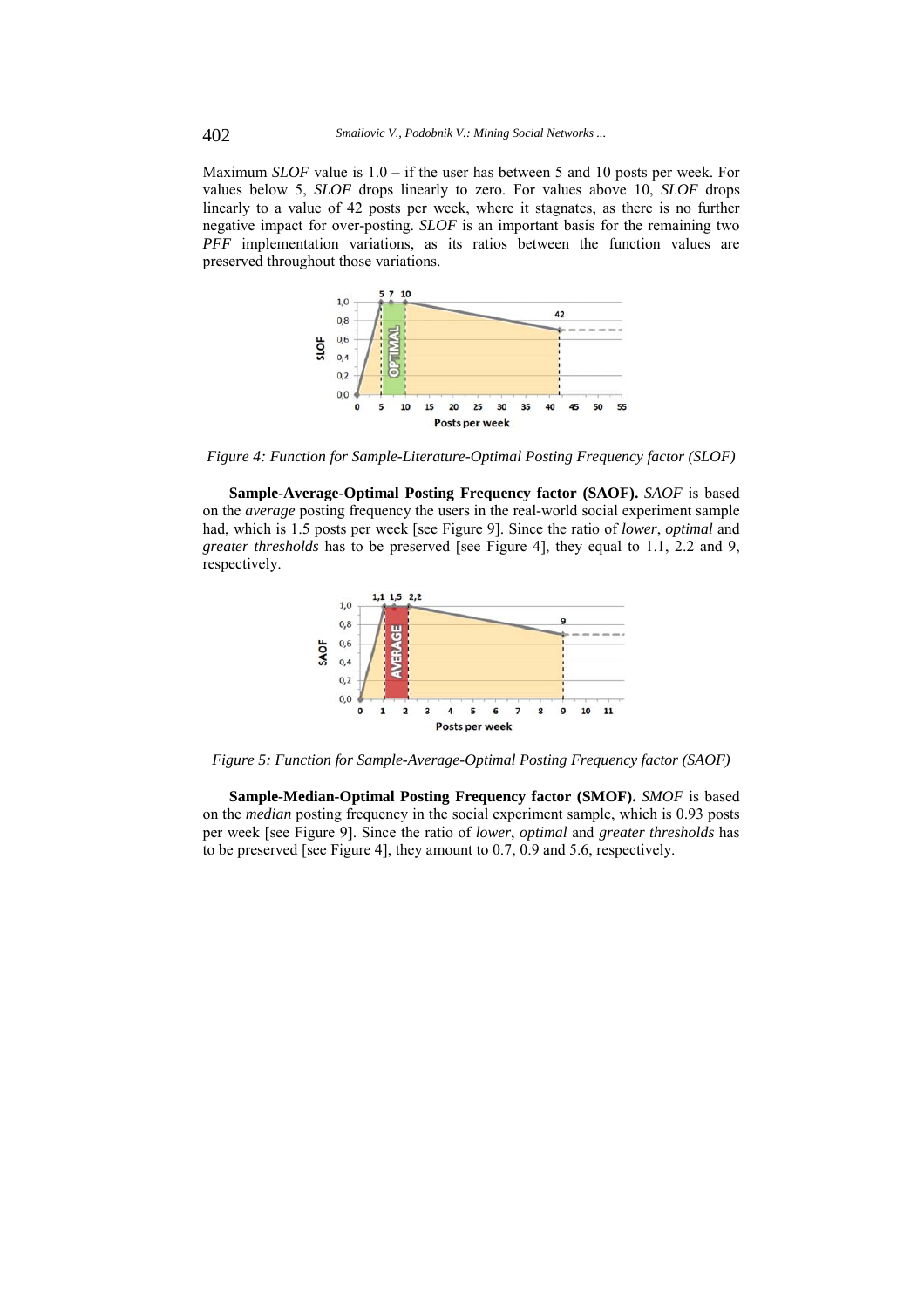

*Figure 6: Function for Sample-Median-Optimal Posting Frequency factor (SMOF)* 

# **5 Real-world SmartSocial experiment**

What is a SmartSocial Influence algorithm without the means to show its purpose? The experiments described below were conducted in order to collect real-world, actual data, with actual people, so the importance of Posting Type and Posting Frequency Factor as well as synergy between Telco and Social data could be analyzed.

### **5.1 Pre-experiment**

The *SIA 1.0* and the *TIA 1.0* algorithms were implemented in the SmartSocial Platform by mid-2014 and were ready for input data. By participating in the preexperiment, a total of 123 users provided their personal multi-source data from Facebook and Telco sources by using a website created for this sole purpose, as described in our previous work [Smailovic et al. 14a]. The pre-experiment was conducted in order to test algorithms' performances, as well as gain insight into the results they would produce regarding SmartSocial Influence scores.

The Facebook data contained over 5,000 posts in total. The average Posting Frequency was measured at 3.1 posts per week. The median Posting Frequency was much lower at 1.5 posts per week. *SmartSocial Influence (SSI)* was calculated according to the Formula (1) as an averaged sum of user's *Telco Influence (TI)* and *Social Influence (SI)*:

$$
SSI = \frac{TI + SI}{2} \tag{2}
$$

Detailed description of the remaining pre-experiment results is thoroughly described in our previous work [Smailovic et al. 14a].

### **5.2 SmartSocial Platform**

*SmartSocial Platform (SSP)* is a platform for context-aware social networking of modern ICT users, as described in our previous work [Smailovic et al. 14a, 14b]. It uses information-rich user profiles in order to provide new, inferred knowledge about information and communication service users. The *SmartSocial Influence* is one of examples of such inferred knowledge.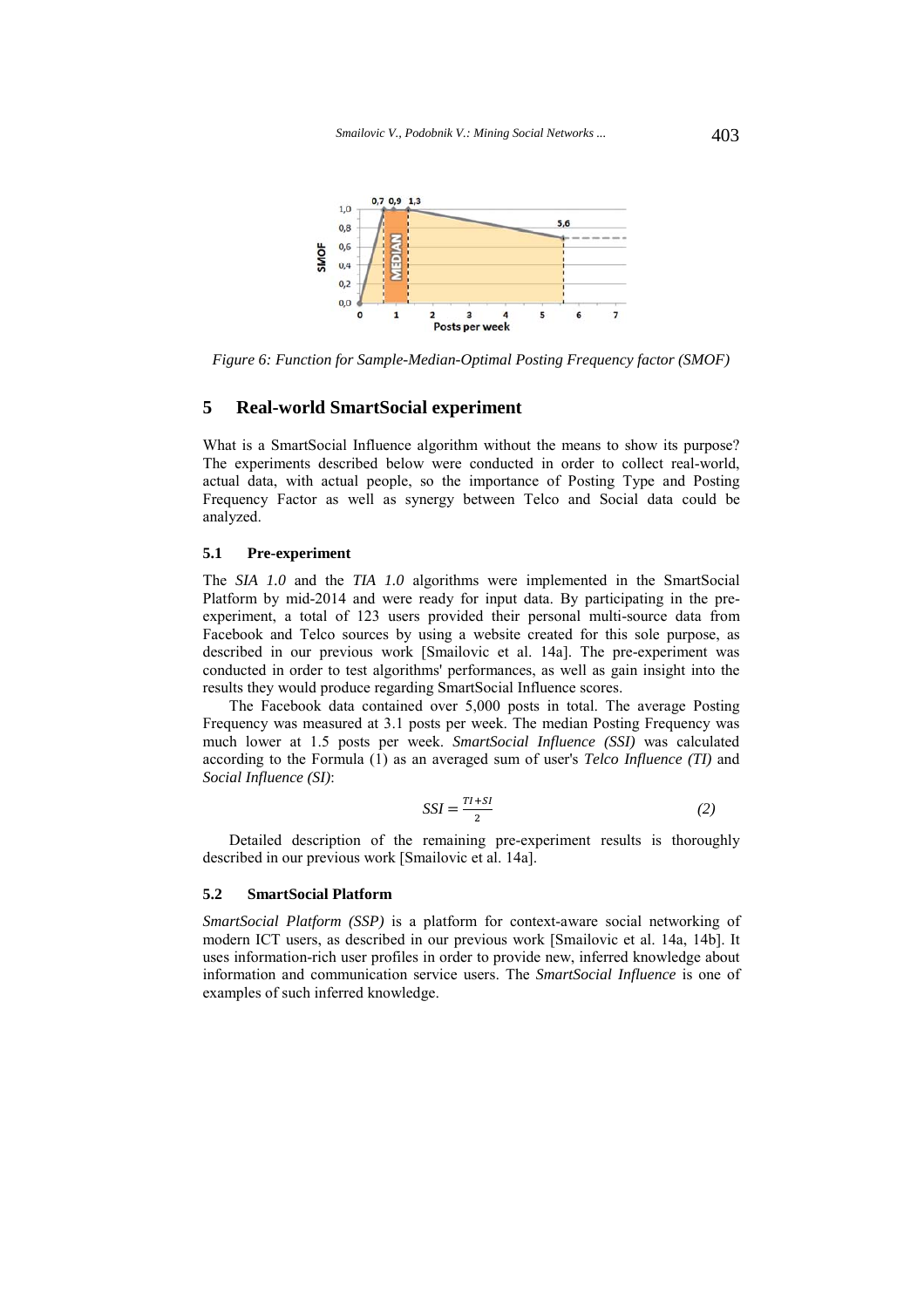*SSP* is built on a thin-client heavy-backend principle. User first installs the *Android app* [Smailovic, Striga 15] in order to provide personal user data (Telco and Social data). Telco data is fetched from the Android smartphone itself. Social data is fetched from the *Facebook server* after accepting the usage terms through the *Android app*. Afterwards, the data is stored at the *Main server*, which is comprised of two components: i) *SIA 2.0* component for processing user data; and ii) *SmartSocial.eu* component which enables users to check their *SmartSocial Influence* score.

*Android app* [Smailovic, Striga 15] is available to all who wish to participate in the SmartSocial experiment. *Android app* comprises several steps which enable: i) inputting user's smartphone number; ii) providing Facebook data through login; iii) accepting usage terms of user data; iv) uploading Telco and Social data; v) receiving a notification of successful completion and the ability to view the created profile and *SmartSocial Influence* scores.

After successfully providing Telco and Social data, the user can view his or her collected data, as well as results on the *User Portal*. The generated user profile of the author Vanja Smailovic is accessible by using the profile password "255ev" at Login (www.smartsocial.eu/login.php).

#### **5.3 Collected real-world sample analysis**

The main experiment was conducted in the period from September 2014 until January 2015. A total of 465 user profiles were created. Out of those, 104 contained only Telco data, as these users did not provide their Facebook data. Real-world sample is comprised of the remaining 361 profiles with complete, personal multi-source data necessary for the algorithms to run – both Facebook, as well as Telco personal data. These were used for the sample analysis that follows.

The biggest node (i.e. user) or hub in the graph is the one with the biggest degreecentrality, i.e. amount of Facebook friendships [see Figure 7]. Color-coding is depicted for readability of the graph and represents modularity class, i.e. people that are interconnected together and form a group. The graph is undirected, as friendship on Facebook is a symmetrical relationship. Not surprisingly, the biggest node is the author Vanja Smailovic, which led the experiment and sought participants. As an effect, almost 20% of all 361 nodes are members of his ego-network, and as such, they do not represent a truly random sample. On the other hand, a somewhat biased sample is necessary for the purpose of interconnectedness; a truly random sample (of 361 out of 1.5 billion existing Facebook nodes) would not contain many edges as those users would not be friends on Facebook which was a prerequisite for the experiment.

Average number of Facebook friends in the sample is 483 with the median being 363, which means the majority of the participants (62%) are distributed below the average, while 35% of participants have more than 500 friends. This corresponds well to the relevant Facebook statistics [Smith 14].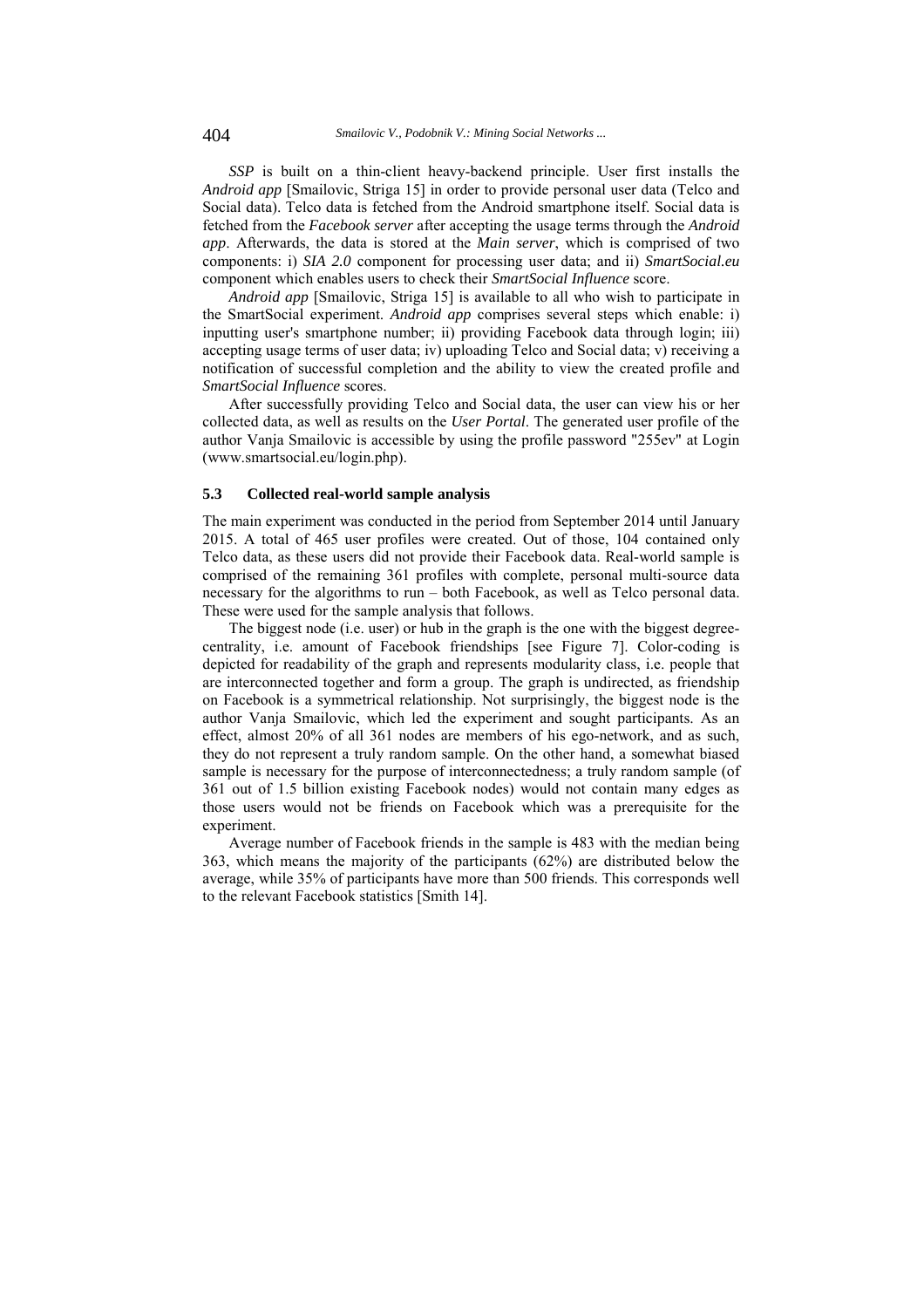

*Figure 7: Graph depicting 361 anonymized SmartSocial users and their friendships* 

Comparing the real-world sample to the results of different models for generating graphs enables classifying the graph as being non-random, small-world network or even scale-free network. Important parameters for this classification are – the *degree distribution*, *average clustering coefficient* and *average path length*.

First, by analyzing the *degree distribution* of the real-world sample, it is observed that it resembles a power-law distribution. This is a strong indicator of small-world as well as scale-free networks. Random graphs do not display such distributions, but instead follow a Poisson distribution or similar. One of the reasons behind this is that they do not possess *hubs* (i.e., nodes with a large number of edges when compared to the rest of them). Out of 361 nodes, 75 are isolated and have a minimum degree of 0, meaning they do not have any edges connected to them; these are excluded from the graph classification as necessary for the graph-generating models to work as defined.

Second, by analyzing the *average clustering coefficient*, it is possible to determine whether the real-world sample graph is random or not. Random graphs, compared to small-world or scale-free networks exhibit very small *average clustering coefficients.* The reason behind this lies in the way the nodes connect to each other – each node has an independent, constant and random probability of connecting to another node. This is not so in real-world networks, which tend to exhibit *preferential attachment* and *growth* mechanisms when connecting nodes. The Barabasi-Albert model is able to generate a random scale-free network with these mechanisms in mind [Barabási, Albert 99]. Real-world networks (both small-world and scale-free included) exhibit high local node clustering and therefore have a much bigger *average clustering coefficient.* 

*Average clustering coefficient* of the real-world sample graph equals 0.381. For observing graph's randomness, the Erdos-Renyi graph-generating model is used [Erdős, Rényi 59], which is able to generate a random graph with the same number of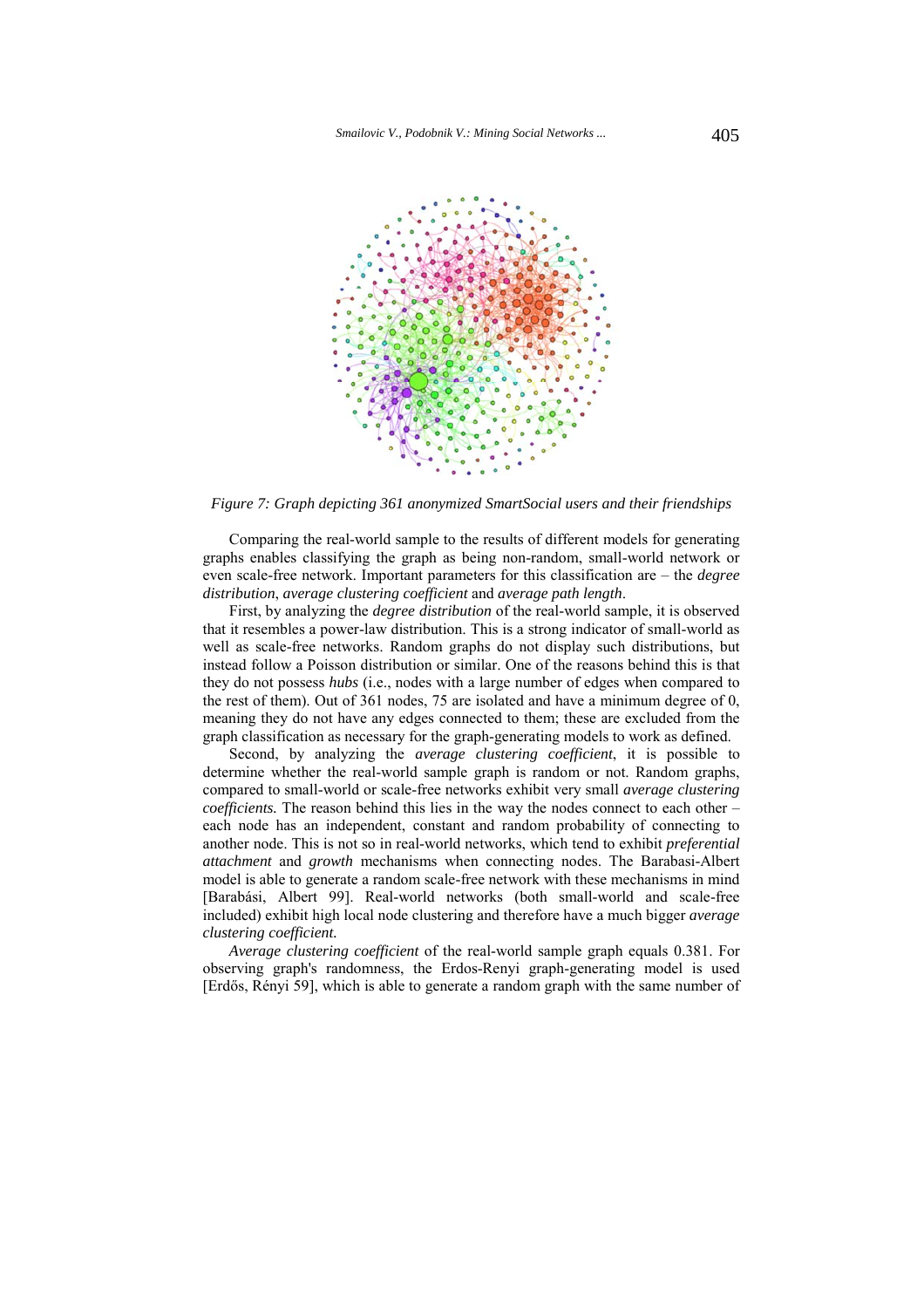nodes (286) and edges (890) for comparison. As expected, the measured *average clustering coefficient* of the Erdos-Renyi graph is 0.024 which is much lower than 0.381. The conclusion that the real-world sample is non-random holds true.

|                                      |                                  | <b>Graph-generating model</b> |                |
|--------------------------------------|----------------------------------|-------------------------------|----------------|
|                                      | <b>SmartSocial</b><br>experiment | <b>Erdos-Reny</b>             | Watts-Strogatz |
| Generated graph type                 |                                  | Random                        | Small-world    |
| Nodes                                | 286                              | 286                           | 286            |
| Edges                                | 890                              | 890                           | 858            |
| Degree distribution                  | Power-law                        | Poisson                       |                |
| Avg. clustering coeff.               | 0.381                            | 0.024                         | 0.393          |
| Avg. path length                     | 3.952                            | 3.283                         | 4.347          |
| Conclusion for<br>SmartSocial sample | $\rightarrow$                    | is Non-random                 | is Small-world |

*Table 2: SmartSocial real-world experiment sample is non-random and small-world* 

Third, by analyzing the *average path length* together with the *average clustering coefficient,* one is able to distinguish small-world networks from the rest. For observing the small-world effect, the Watts-Strogatz (Beta) graph-generating model is used [Watts, Strogatz 98], which is able to generate a small-world graph with the same number of nodes (286) and similar number of edges (858) for comparison. The measured *average clustering coefficient* of the Watts-Strogatz graph is 0.393 which is very close to the sampled 0.381. The measured *average path length* of 4.347 is reasonably close to the sampled 3.952. Since the degree distribution resembles powerlaw, graph is not random and the *coefficients* are close to those of a small-world network – the conclusion that the social experiment sample is a small-network holds true.

In summary, the explanation for classifying the real-world social experiment sample as *non-random*, *small-world* network is given above [see Table 2].



*Figure 8: Age and gender distribution in the social experiment sample*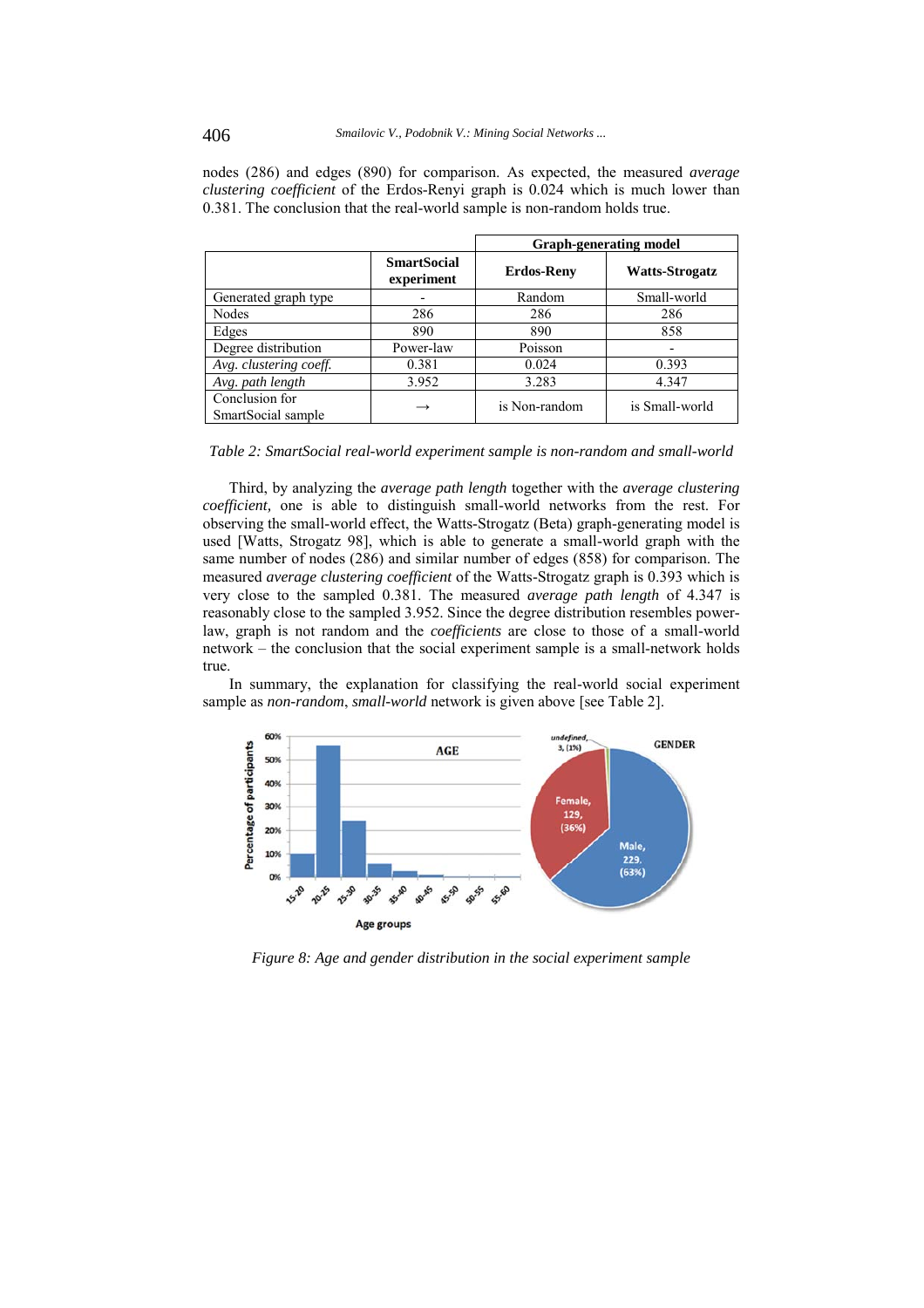Some interesting facts about the social experiment sample include *Age* and *Gender* distributions [see Figure 8]. Most of the participants were adults between 20 and 25 years of age, with the average being 25. Most of them were male (63%), with the rest being female (36%) and undefined (1%), meaning they did not enter gender data into their Facebook profile.

Total amount of Facebook posts from 361 participants was 12,074. Amount of Likes and Comments per post follows a power-law distribution as expected. Majority of the posts are rarely liked or commented upon, e.g. more than 80% of posts have less than 30 likes. Same is true for Comments as more than 95% of posts have less than 15 comments. It is interesting to note that posts usually have more Likes (max. value 189) than Comments (max. value 124).

Optimal Posting Frequency equals between 5 and 10 posts per week, with 1 post per day being optimal for engagement [SocialBakers 11, TrackSocial 12]. Only 6.6% of social experiment participants had this amount of average posts per week, while majority of them posted less than once per week. Average number of posts per week amounted to 1.5 with the median being 0.93 [see Figure 9].

This is quite different from the *pre-experiment* average of 3.1 and median of 1.5. Two different social experiments led to two different real-world samples; it could easily be the age difference that produced such discrepancy (as younger population, sampled in the pre-experiment, tends to post more frequently).



*Figure 9: Average and Median Posting Frequency per week in real-world sample* 

# **6 Experiment results, impact and contribution**

Experiment results underline two important paper contributions: i) Posting Frequency sensitivity analysis which shows the significant effect of Posting Frequency on Social Influence scores; and ii) interdependency analysis which shows synergy between Telco and Social data-sources when it comes to total SmartSocial Influence scores.

The basic *SIA 2.0* produced the initial results for further benchmarking [see Figure 10]. This algorithm, unlike the upgraded Social Influence algorithms, does not take into account the *Post Type factor (PTF)* or any kind of *Posting Frequency Factor*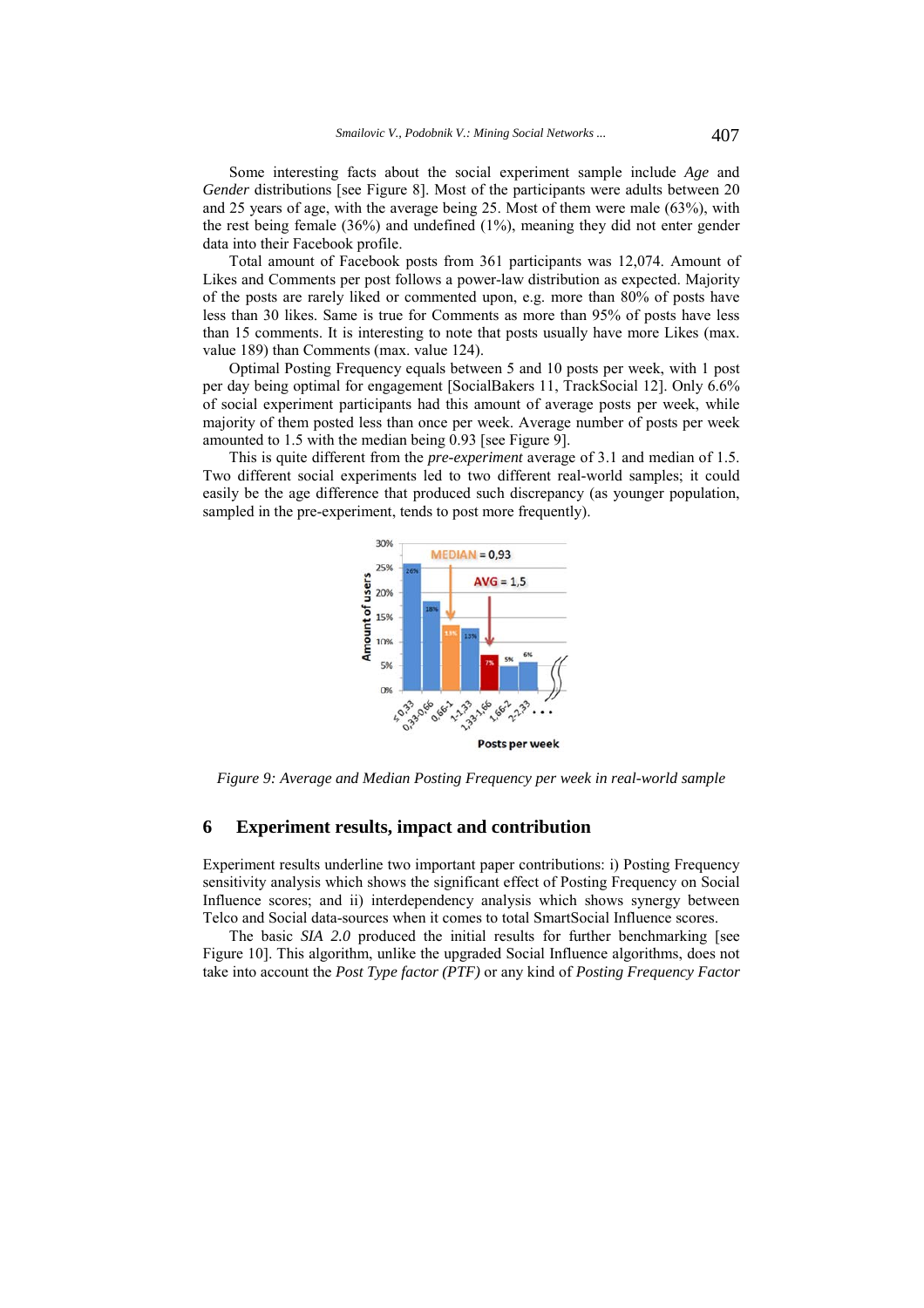*(PFF)*. This results in a bimodal distribution which is very wide; the median value is 39, with the average being 41.



*Figure 10: Social Influence initial distribution (basic Social 2.0 algorithm)* 

# **6.1 Post Type Factor sensitivity analysis**

Adding the first upgrade *PTF* to the basic *SIA 2.0* resulted in a minor change in the results [see Figure 11]. Social Influence distribution saw a minor rise in values; average 48, median 48. This is due to the fact that most of the posts participants hold are Photos, which the *PTF* boosts over Statuses or Links in calculating the *Social Influence (SI)* values. It is important to notice that the similarity between the basic *SIA 2.0* and *PTF-enabled* distributions does not imply similarity in their respective *SI* values per user. On the contrary, *PTF* re-ranks the *SI* values of the users by taking the type of each of their posts into account.



*Figure 11: Post Type Factor (PTF) does not impact the initial distribution greatly* 

#### **6.2 Posting Frequency Factor sensitivity analysis**

Posting Frequency sensitivity analysis shows the significant impact of the *Posting Frequency Factor (PFF)* on the final *Social Influence (SI)* value for a given user.

As expected, *SLOF* impacts the initial distribution of the basic *SIA 2.0* greatly, much more than the *PTF* [see Figure 12]. This is due to the fact that the majority of users did not have the *optimal* posting frequency (5 to 10 posts per week). Therefore, the *SI* distribution is highly skewed to the left, being very "strict" towards users with below-optimal posting frequency. The average *SI* is 13 with median at 7.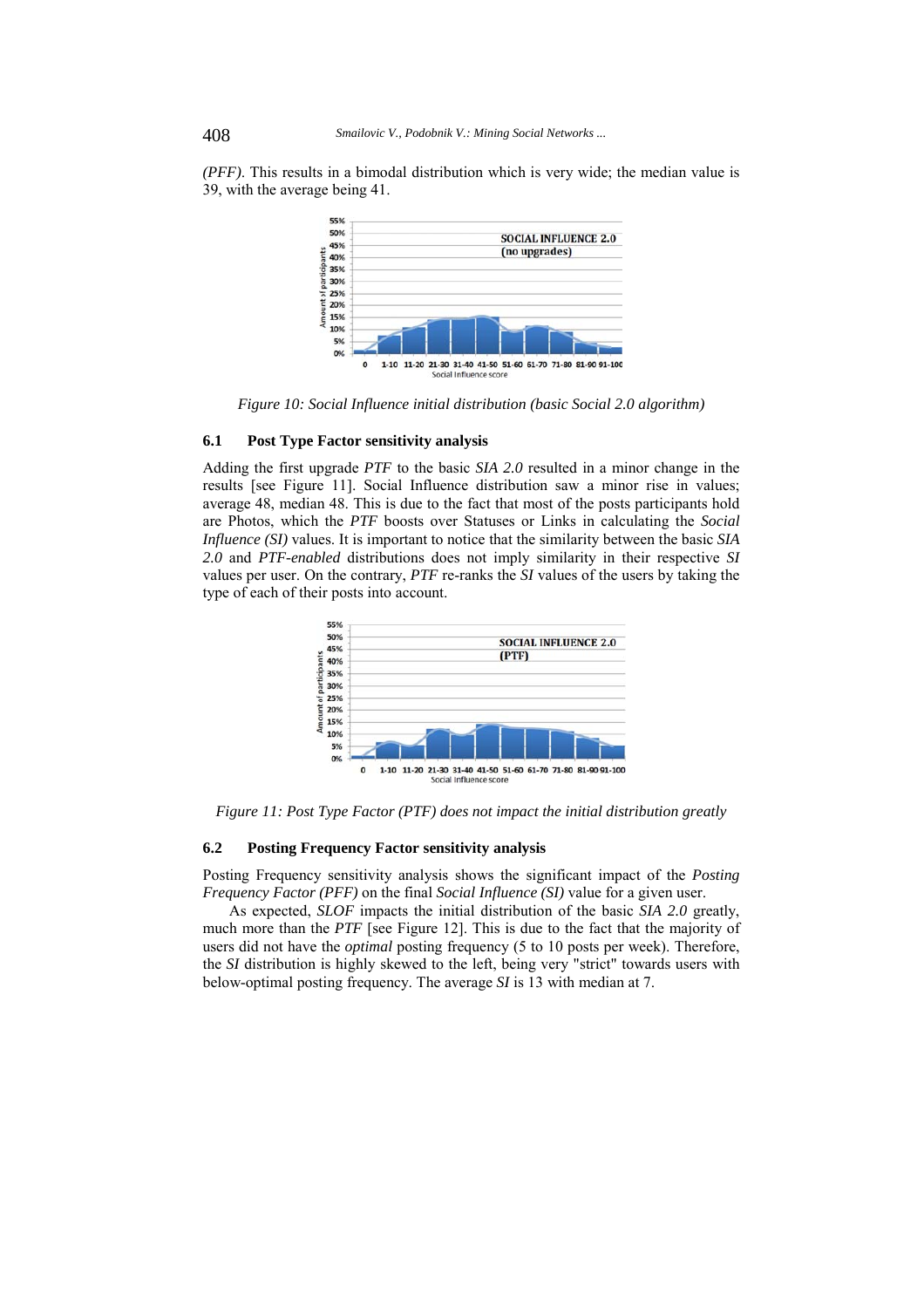The final *SI* distribution includes both upgrades to the basic *SIA 2.0* – it is *PTFand-SLOF-enabled*. This distribution is very similar to the *SLOF-enabled* distribution, with an average *SI* of 15.8 and median of 8 [see Figure 12]. As it can be seen, not even *PTF* can "help" push the distribution to the right; the algorithm is still too "strict" due to majority of users being less-than-optimal when it comes to posting frequency.



*Figure 12: SLOF and PTF with SLOF upgrades* 

*SLOF* introduced a great change to the *SI* values given by the initial basic *SIA 2.0* – but *SLOF* is not usable with the real-world sample gathered through our social experiment, as it imposes unsuitably "strict" Literature-Optimal posting frequency values. What would happen if the *lower*, *optimal* and *greater threshold* values for posting frequency were taken from the measured *average* or *median* posting frequencies in the real-world social experiment sample?

As expected, *SAOF* is much more usable on the real-world social experiment participants sample than *SLOF*. Average *SI* is 37.9 and median is 30 [see Figure 13]. Still, *SAOF-enabled* algorithm produces a distribution that is more "strict", skewedto-the-left than the basic *SIA 2.0* does [see Figure 10].

Finally, *SMOF* is the most usable on the real-world social experiment participants' sample, compared to *SLOF* and *SAOF*. Average *SI* is 39.5 and median is 35 [see Figure 13]. Furthermore, *SMOF* is the only *PFF* upgrade that produces a distribution that is similar to the basic *SIA 2.0* distribution [see Figure 10].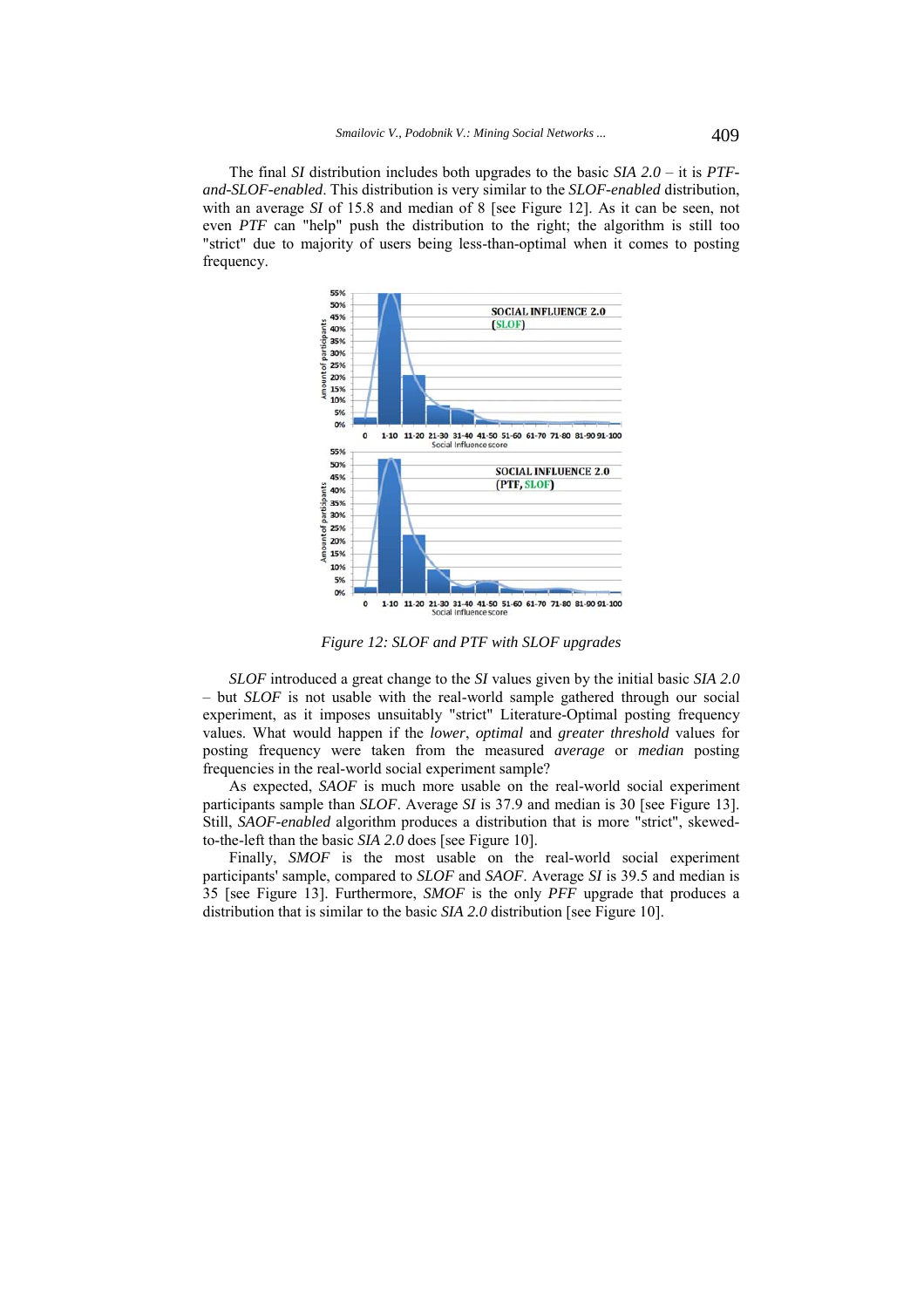

*Figure 13: Social Influence final distribution (PTF and SAOF, PTF and SMOF)* 

It is important to notice that the similarity between the basic *SIA 2.0* and *SMOFenabled* distributions does not imply similarity in their respective *SI* scores per user. On the contrary, *SMOF* re-ranks the *SI* scores of the users by taking their Posting Frequency into account.

|                                   | <b>Posting Frequency factor</b> |             |             |
|-----------------------------------|---------------------------------|-------------|-------------|
| <b>Social</b><br><b>Influence</b> | <b>SLOF</b>                     | <b>SAOF</b> | <b>SMOF</b> |
| Ranked 1 <sup>st</sup>            | Person A                        | Person B    | Person C    |
| Ranked 2 <sup>nd</sup>            | Person B                        | Person A    | Person B    |
| Ranked $3^{\overline{rd}}$        | Person C                        | Person C    | Person A    |

*Table 3: Social Influence rankings change when utilizing SLOF, SAOF and SMOF* 

More interestingly, there is a difference in *SI* rankings of users between the *SLOF*, *SAOF* and *SMOF*. The same top three influencers (Person A, Person B and Person C) exchanged *SI* rank positions throughout the *PFF* sensitivity analysis [see Table 3].

In conclusion, this sensitivity analysis clearly showed that the differences between characteristics of the sample (namely *average* and *median* values of posting frequencies) result in a sample-dependent outcome regarding final *SI* values. More precisely, the differences in posting frequency values between the pre-experiment and the main real-world social experiment sample prove it is important to take them into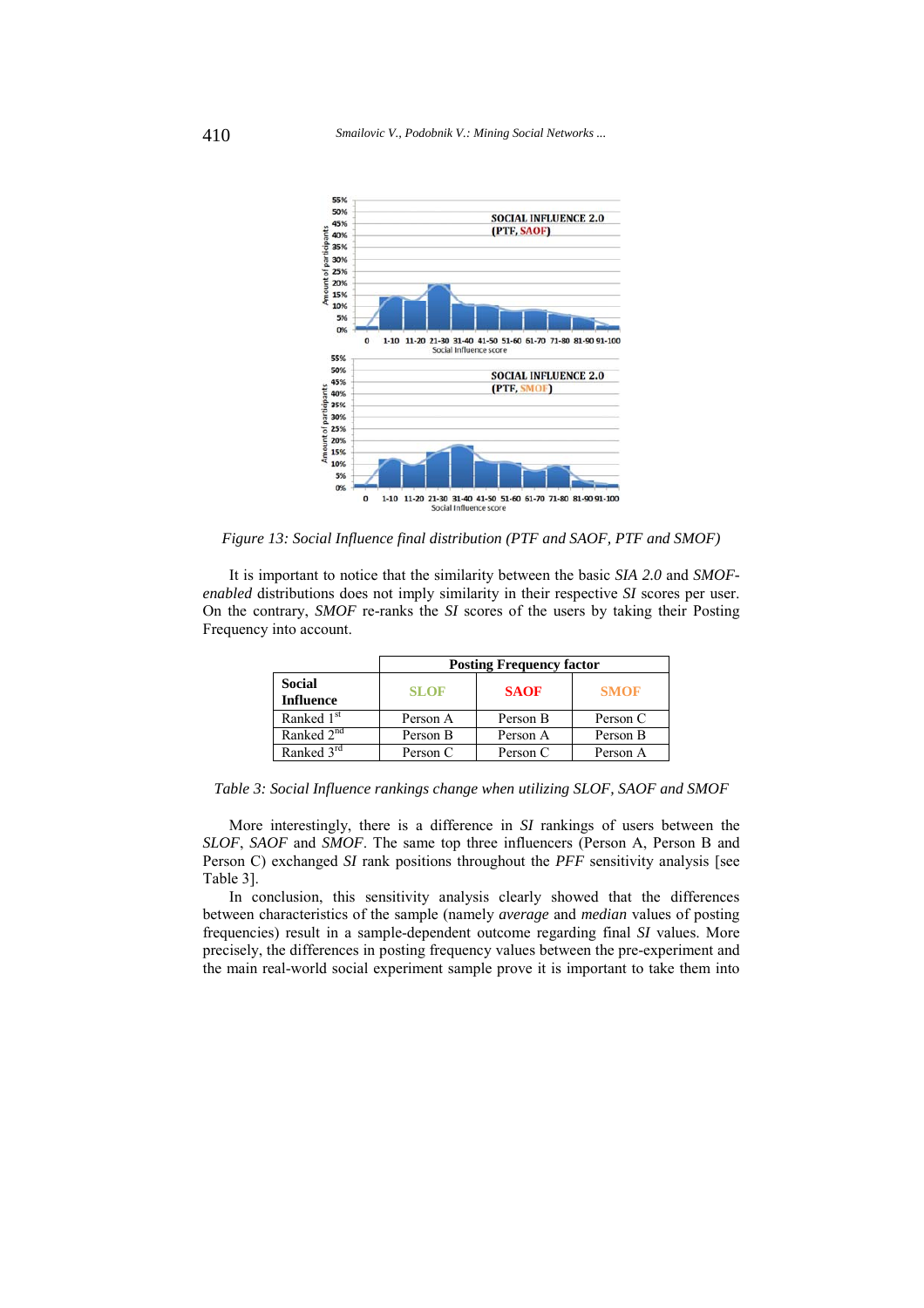account when performing the *SI* calculation. Without adjusting the *PFF* according to the input sample, one would produce unusable final *SI* values.

### **6.3 Synergy of Telco and Social data**

*Telco Influence Algorithm 2.0 (TIA 2.0)* final distribution [see Figure 14] shows an average of 40.9 and median of 40, a result which is very usable.



*Figure 14: Telco Influence final distribution* 

Interestingly, the maximum *TI* value is 80, due to the fact that the user with the highest amount of Calls is not the one with the highest duration of Calls or amount of SMS messages – and vice-versa. In order to have *TI* value of 100, one needs to have the greatest amount of all three measured data.

Two scatterplot analyses of the *SI* and *TI* values are depicted below [see Figure 15]. Left-hand side shows basic *SIA 2.0* values [see Figure 10], while the right-hand side shows results of the *PTF-and-SLOF-enabled* values [see Figure 12].

It is visible that the values fill the scatterplot plot uniformly (in accordance with their respective distributions), without forming any kind of pattern, showing that *SI* does not enable prediction of *TI*. Situation in the scatterplot remains the same regardless of the variations in utilizing *PTF*, *SLOF*, *SAOF* or *SMOF*, respectively.

The non-ranked scores were thought of in the vein of the Pearson coefficient [Pearson 1895]. Similarly, the ranked scores were inspired by the Spearman coefficient [Spearman 1904]. Non-ranked scores are "absolute" and equal to the ones the respective algorithm produces. Ranked scores are "relative" and produced by ranking the "absolute" scores that the respective algorithm produced. Mathematically speaking, ranking produces monotonic relationships between the values, while nonranking gives true values. Ranked values range from 1 to 361 (i.e., the number of participants in the real-world social experiment sample). Since the Spearman coefficient as a non-parametric test does not assume linearity and homoscedasticity of measured values as Pearson does, it is possible to plot a regression line together with the R-squared value.

Once more, the different approaches in the basic *SIA 2.0* and *PTF-and-SLOFenabled* algorithms did not produce any significant changes in the scatterplot. The Rsquared values are extremely small, showing that *SI* and *TI* scores weakly fit the linear regression model, meaning they are not linearly-interdependent. Together with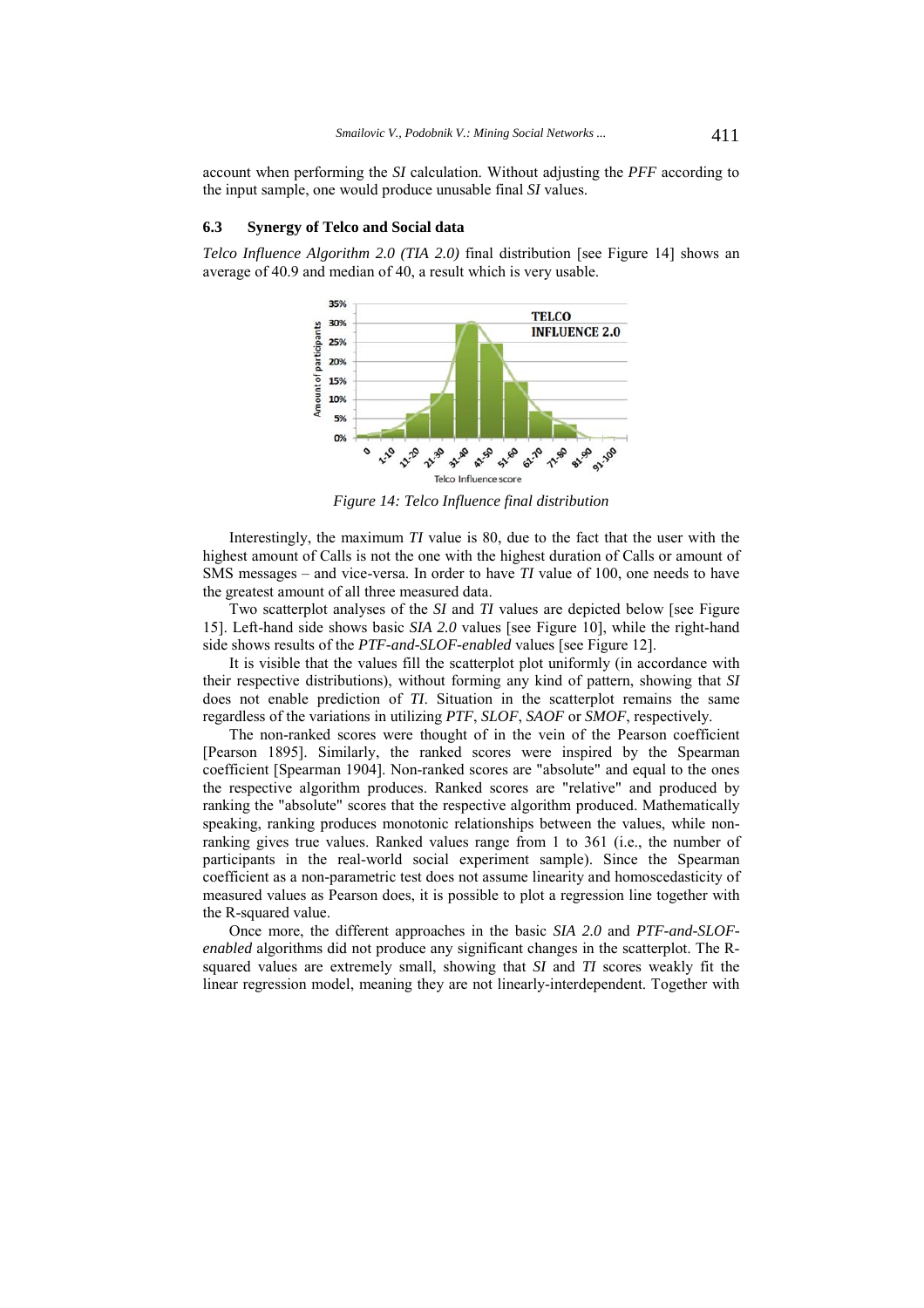the linear regression, several other regression models were employed, namely exponential, logarithmic, polynomial (of the  $2<sup>nd</sup>$ ,  $3<sup>rd</sup>$ ,  $4<sup>th</sup>$ ,  $5<sup>th</sup>$  and  $6<sup>th</sup>$  degree) and power. Out of those, going through basic *SIA 2.0*, then the *PTF*, *SLOF*, *SAOF* and *SMOF* variations, the maximum R-squared was produced by the polynomial regression (of the  $6<sup>th</sup>$  degree) each time, and equaled no more than 3.8% in any given case.



*Figure 15: Scatterplots of Social vs. Telco Influence values (non-ranked and ranked)* 

The second contribution of this paper is the proof of synergy of Telco and Social data. The power of this synergy is clearly observed through the scatterplots [see Figure 15]. Statistically, all of the scatterplots (even the ones not depicted) clearly show that, if one knows the *SI* of a user, there is a *very small probability* of reliably predicting her/his *TI*. Vice-versa is true as well. This unambiguously means that one should utilize *both* Telco and Social data-sources in order the have the complete, final view on the user's social influence. The added value that emerges from adding Social data in the process of SmartSocial Influence calculation is evident if we compare social influence score distributions in four different scenarios where: i)  $SSI = f(TI)$ ; ii) SSI 1 = f(TI,  $SI_{SLOF}$ ); iii) SSI 2 = f(TI,  $SI_{SAOF}$ ); and iv) SSI 3 = f(TI,  $SI_{SMOF}$ ) [see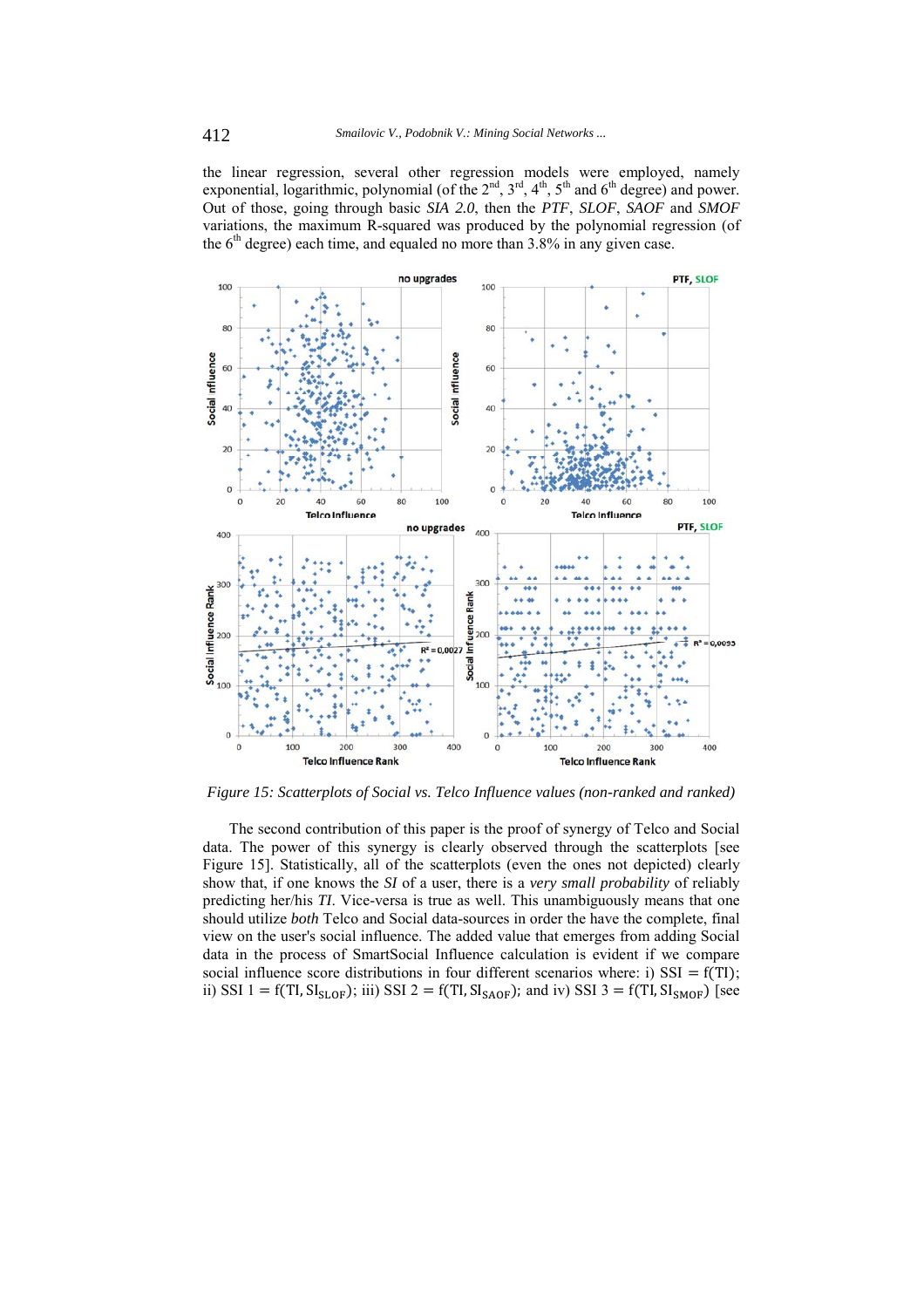Figure 20]. Although distributions of social scores when utilizing SAOF and SMOF resemble those when using only Telco data – significant differences in individual scores and rankings exist [see Table 3], what again supports the need to take both domains into account.



*Figure 16: Three variations of the SSI vs. TI distribution* 

This result has a potential significant impact on design and implementation of company's *decision support systems*. Let us demonstrate this potential on the already mentioned example of telecommunication operators churn prevention activities. The question is how calculating user's social influence through the SmartSocial Platform (SSP) provides added value (when compared with traditional business practices) for telecommunication operator wanting to reduce subscriber churn. Using traditional practice (only telco data), the telecommunication operator would try to predict specific subscribers with high probability of leaving. If they are "important users" (e.g., post-paid business users that generate a lot of revenue), this group of subscribers becomes targeted for subscriber retention. On the other hand, a typical pre-paid telco subscriber merely comprises a "long tail" of a revenue distribution. However, some of those subscribers have great *social influence –* they are omnipresent, frequent and important users of online *social networking services*. If any of them churn and switch to other competing telecommunication service provider, this information might cause significant churn of the remaining subscribers as well. If using traditional business practices, telecommunication operators would fail to retain such a user. However, if they employ approach based on calculating user's social influence through the SSP (combining data from two domains – both Telco and Social), identification of such a user will become possible.

# **7 Conclusions and Future Work**

This paper presented several upgrades to the literature-based algorithm for calculating social influence and analyzed their impact on the overall SmartSocial Influence results. The most important upgrade is introduction of the Posting Frequency Factor. Through the real-world social experiment with 465 participants, we have confirmed the major impact its introduction made on the final distribution of user *social*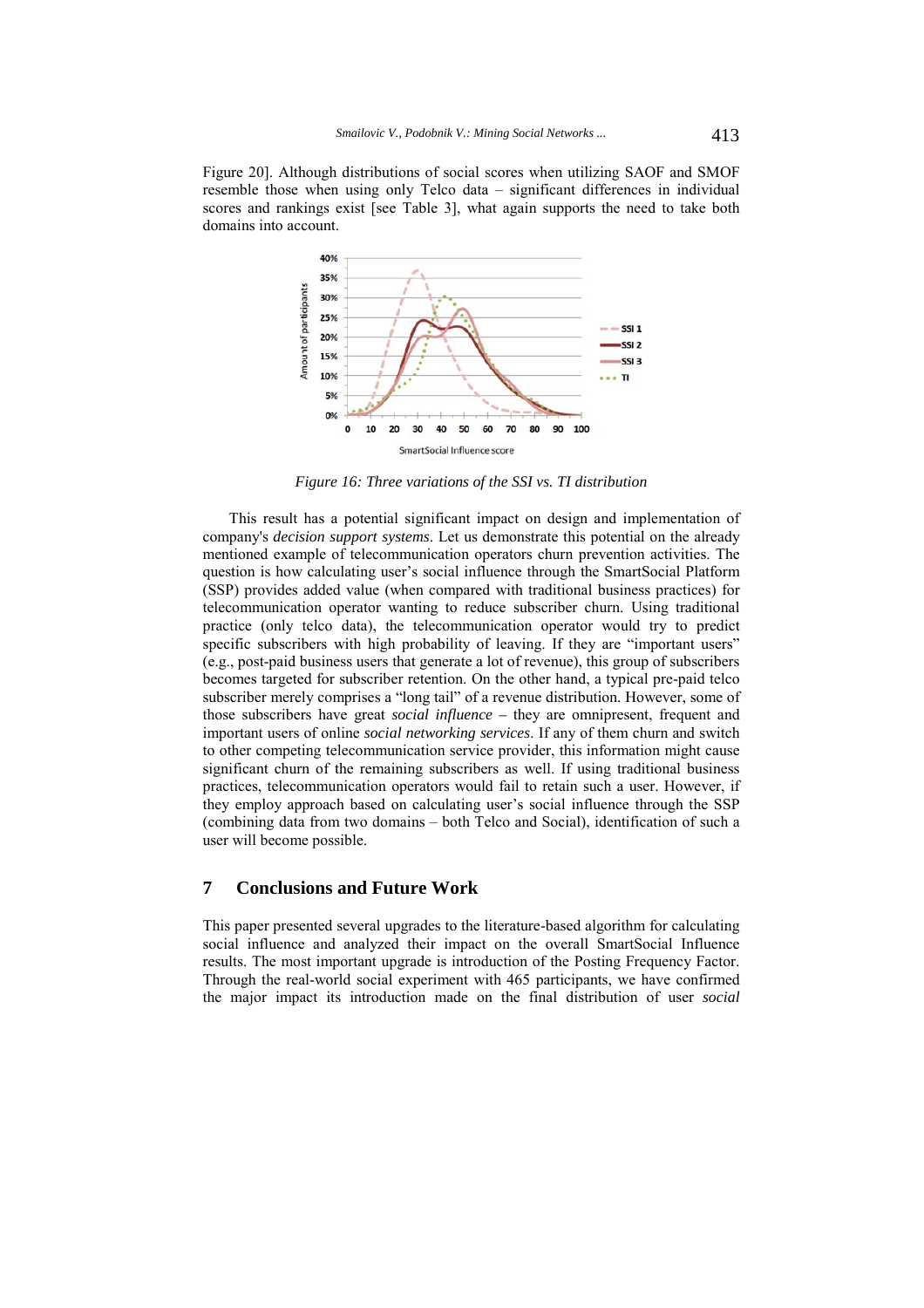*influence scores*, as well as user rankings based on those scores. Furthermore, the analysis of Telco Influence and Social Influence results showed that it is very improbable to predict one by knowing the other, confirming that it is necessary to utilize *both* Telco and Social data sources in order to have a full view of the user's *social influence*. This confirms the synergy of Telco and Social data in calculating user's *social influence*.

In future research, the authors consider adding more input data and parameters into the sensitivity analysis in order to evaluate their interdependence. Furthermore, the posting frequency curves might be modelled differently (i.e., using non-linear functions) and impact of such changes observed. The Telco Influence algorithm implementation upgrade is to be considered as well, with the goal of bringing it closer to the real-world telecommunication operators' algorithms for churn prevention; results are to be observed and compared to the original version of the algorithm.

#### **Acknowledgements**

The authors acknowledge support of research projects "Managing Trust and Coordinating Interactions in Smart Networks of People, Machines and Organizations", funded by the Croatian Science Foundation under the grant UIP-11-2013-8813; "Ericsson Context-Aware Social Networking for Mobile Media", funded by the Unity through Knowledge Fund; and "A Platform for Context-aware Social Networking of Mobile Users", funded by Ericsson Nikola Tesla. Furthermore, the authors would like to thank all participants who installed the SmartSocial Android app and provided their personal data which contributed to this research.

# **References**

[Barabási, Albert 99] Barabási, A.-L. and Albert, R. 1999. "Emergence of Scaling in Random Networks." Science 286 (5439): 509–12.

[Bernoff, Schadler 10] Bernoff, J. and Schadler, T. 2010. "Peer Influence Analysis." In Empowered: Unleash Your Employees, Energize Your Customers, and Transform Your Business, 37–56. Boston, Massachusetts: Harvard Business School Publishing Corporation.

[Erdős, Rényi 59] Erdős, P. and Rényi, A. 1959. "On Random Graphs I." Publicationes Mathematicae (Debrecen) 6: 290–97.

[Hajian, White 11] Hajian, B., and T. White. 2011. "Modelling Influence in a Social Network: Metrics and Evaluation." In 2011 IEEE Third International Conference on Privacy, Security, Risk and Trust (PASSAT) and 2011 IEEE Third Inernational Conference on Social Computing (SocialCom), 497–500. doi:10.1109/PASSAT/SocialCom.2011.118.

[Humski et al. 13] Humski, L., Striga, D., Podobnik, V., Vrdoljak, B., Banek, M., Skocir, Z. and Lovrek, I. 2013. "Building Implicit Corporate Social Networks: The Case of a Multinational Company." In Proceedings of the 12th International Conference on Telecommunications. Zagreb, Croatia: IEEE.

[Huszar 13] Huszar, F. 2013. "With Tweet-to-Buy, American Express Values Its Community at \$10." Harvard Business Review. https://hbr.org/2013/02/with-tweet-to-buy-american-exp.

[Nadinic, Buzdon 05] Nadinic, B. and Buzdon, R. 2005. "New Possibilities for Knowledge Discovery in Telecommunication Companies." In Proceedings of the 8th International Conference on Telecommunications. Zagreb, Croatia: IEEE.